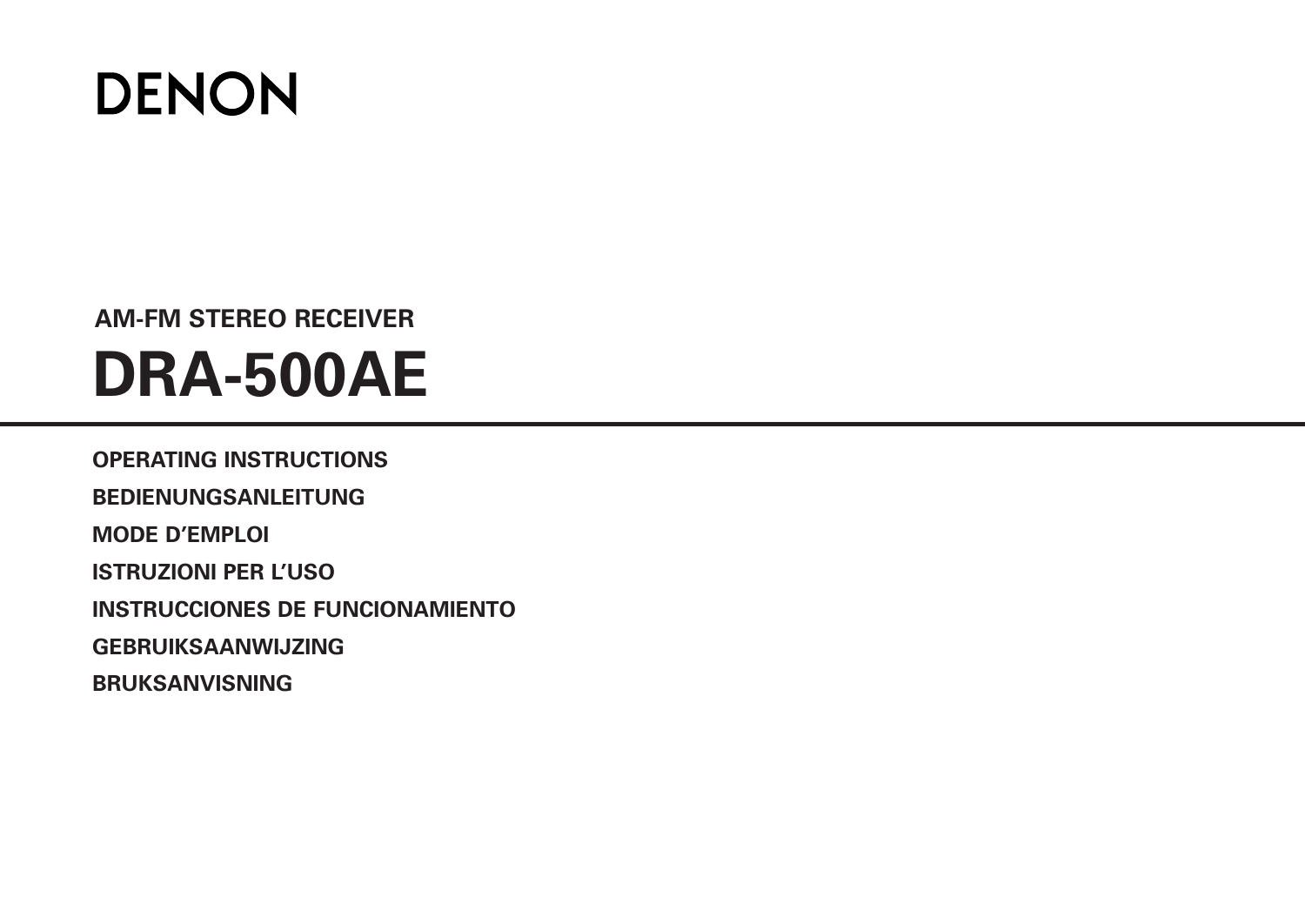# ¢**SAFETY PRECAUTIONS**



#### **CAUTION:**

#### **TO REDUCE THE RISK OF ELECTRIC SHOCK, DO NOT REMOVE COVER (OR BACK). NO USER-SERVICEABLE PARTS INSIDE. REFER SERVICING TO QUALIFIED SERVICE PERSONNEL.**



The lightning flash with arrowhead symbol, within an equilateral triangle, is intended to alert the user to the presence of uninsulated "dangerous voltage" within the product's enclosure that may be of sufficient magnitude to constitute a risk of electric shock to persons.



The exclamation point within an equilateral triangle is intended to alert the user to the presence of important operating and maintenance (servicing) instructions in the literature accompanying the appliance.

#### **WARNING:**

#### **TO REDUCE THE RISK OF FIRE OR ELECTRIC SHOCK, DO NOT EXPOSE THIS APPLIANCE TO RAIN OR MOISTURE.**

#### • **DECLARATION OF CONFORMITY**

We declare under our sole responsibility that this product, to which this declaration relates, is in conformity with the following standards: EN60065, EN55013, EN55020, EN61000-3-2 and EN61000-3-3. Following the provisions of 73/23/EEC, 89/336/EEC and 93/68/EEC Directive.

#### • **ÜBEREINSTIMMUNGSERKLÄRUNG**

Wir erklären unter unserer Verantwortung, daß dieses Produkt, auf das sich diese Erklärung bezieht, den folgenden Standards entspricht: EN60065, EN55013, EN55020, EN61000-3-2 und EN61000-3-3. Entspricht den Verordnungen der Direktive 73/23/EEC, 89/336/EEC und 93/68/EEC.

#### • **DECLARATION DE CONFORMITE**

Nous déclarons sous notre seule responsabilité que l'appareil, auquel se réfère cette déclaration, est conforme aux standards suivants: EN60065, EN55013, EN55020, EN61000-3-2 et EN61000-3-3. D'après les dispositions de la Directive 73/23/EEC, 89/336/EEC et 93/68/EEC.

#### • **DICHIARAZIONE DI CONFORMITÀ**

Dichiariamo con piena responsabilità che questo prodotto, al quale la nostra dichiarazione si riferisce, è conforme alle seguenti normative: EN60065, EN55013, EN55020, EN61000-3-2 e EN61000-3-3. In conformità con le condizioni delle direttive 73/23/EEC, 89/336/EEC e 93/68/EEC. QUESTO PRODOTTO E' CONFORME AL D.M. 28/08/95 N. 548

#### • **DECLARACIÓN DE CONFORMIDAD**

Declaramos bajo nuestra exclusiva responsabilidad que este producto al que hace referencia esta declaración, está conforme con los siguientes estándares: EN60065, EN55013, EN55020, EN61000-3-2 y EN61000-3-3. Siguiendo las provisiones de las Directivas 73/23/EEC, 89/336/EEC y 93/68/EEC.

#### • **EENVORMIGHEIDSVERKLARING**

Wij verklaren uitsluitend op onze verantwoordelijkheid dat dit produkt, waarop deze verklaring betrekking heeft, in overeenstemming is met de volgende normen: EN60065, EN55013, EN55020, EN61000-3-2 en EN61000-3-3. Volgens de bepalingen van de Richtlijnen 73/23/EEC, 89/336/EEC en 93/68/EEC.

• **ÖVERENSSTÄMMELSESINTYG**

Härmed intygas helt på eget ansvar att denna produkt, vilken detta intyg avser, uppfyller följande standarder: EN60065, EN55013, EN55020, EN61000-3-2 och EN61000-3-3. Enligt stadgarna i direktiv 73/23/EEC, 89/336/EEC och 93/68/EEC.

# ¢**NOTE ON USE / HINWEISE ZUM GEBRAUCH / OBSERVATIONS RELATIVES A L'UTILISATION / NOTE SULL'USO / NOTAS SOBRE EL USO / ALVORENS TE GEBRUIKEN / OBSERVERA**

|                                                                                                                                                                                                                                                                                                                                                                                                                                                                                                                                                                                                                                                                                                                   | . Handle the power cord carefully.                                                                                                                                                                                                                                                                                                                                                                                                                                                                                                                                                                                                                                                  | . Unplug the power cord when not using the set<br>for long periods of time.                                                                                                                                                                                                                                                                                                                                                                                                                                                                                                                                                                                                     | . Do not let insecticides, benzene, and thinner                                                                                                                                                                                                                                                                                                                                                                                                                                                                                                                                                                                                        |
|-------------------------------------------------------------------------------------------------------------------------------------------------------------------------------------------------------------------------------------------------------------------------------------------------------------------------------------------------------------------------------------------------------------------------------------------------------------------------------------------------------------------------------------------------------------------------------------------------------------------------------------------------------------------------------------------------------------------|-------------------------------------------------------------------------------------------------------------------------------------------------------------------------------------------------------------------------------------------------------------------------------------------------------------------------------------------------------------------------------------------------------------------------------------------------------------------------------------------------------------------------------------------------------------------------------------------------------------------------------------------------------------------------------------|---------------------------------------------------------------------------------------------------------------------------------------------------------------------------------------------------------------------------------------------------------------------------------------------------------------------------------------------------------------------------------------------------------------------------------------------------------------------------------------------------------------------------------------------------------------------------------------------------------------------------------------------------------------------------------|--------------------------------------------------------------------------------------------------------------------------------------------------------------------------------------------------------------------------------------------------------------------------------------------------------------------------------------------------------------------------------------------------------------------------------------------------------------------------------------------------------------------------------------------------------------------------------------------------------------------------------------------------------|
| · Avoid high temperatures.<br>Allow for sufficient heat dispersion when<br>installed on a rack.<br>· Vermeiden Sie hohe Temperaturen.<br>Beachten Sie, daß eine ausreichend<br>Luftzirkulation gewährleistet wird, wenn das<br>Gerät auf ein Regal gestellt wird.<br>· Eviter des températures élevées<br>Tenir compte d'une dispersion de chaleur<br>suffisante lors de l'installation sur une étagère.<br>· Evitate di esporre l'unità a temperature alte.<br>Assicuratevi che ci sia un'adequata dispersione<br>del calore quando installate l'unità in un mobile<br>per componenti audio.<br>· Evite altas temperaturas<br>Permite la suficiente dispersión del calor<br>cuando está instalado en la consola. | Hold the plug when unplugging the cord.<br>· Gehen Sie vorsichtig mit dem Netzkabel um.<br>Halten Sie das Kabel am Stecker, wenn Sie den<br>Stecker herausziehen.<br>· Manipuler le cordon d'alimentation avec<br>précaution.<br>Tenir la prise lors du débranchement du cordon.<br>· Manneggiate il filo di alimentazione con cura.<br>Agite per la spina quando scollegate il cavo dalla<br>presa.<br>· Maneje el cordón de energía con cuidado.<br>Sostenga el enchufe cuando desconecte el<br>cordón de energía.<br>· Hanteer het netsnoer voorzichtig.<br>Houd het snoer bij de stekker vast wanneer<br>deze moet worden aan- of losgekoppeld.<br>· Hantera nätkabeln varsamt. | · Wenn das Gerät eine längere Zeit nicht<br>verwendet werden soll, trennen Sie das<br>Netzkabel vom Netzstecker.<br>· Débrancher le cordon d'alimentation lorsque<br>l'appareil n'est pas utilisé pendant de longues<br>périodes.<br>· Disinnestate il filo di alimentazione quando<br>avete l'intenzione di non usare il filo di<br>alimentazione per un lungo periodo di tempo.<br>Desconecte el cordón de energía cuando no<br>utilice el equipo por mucho tiempo.<br>· Neem altijd het netsnoer uit het stopkontakt<br>wanneer het apparaat gedurende een lange<br>periode niet wordt gebruikt.<br>Koppla ur nätkabeln om apparaten inte kommer<br>att användas i lång tid. | come in contact with the set.<br>· Lassen Sie das Gerät nicht mit Insektiziden,<br>Benzin oder Verdünnungsmitteln in Berührung<br>kommen.<br>· Ne pas mettre en contact des insecticides, du<br>benzène et un diluant avec l'appareil.<br>· Assicuratevvi che l'unità non venga in contatto<br>con insetticidi, benzolo o solventi.<br>· No permita el contacto de insecticidas, gasolina<br>y diluyentes con el equipo.<br>Laat geen insektenverdelgende middelen,<br>benzine of verfverdunner met dit apparaat in<br>kontakt komen.<br>· Se till att inte insektsmedel på spraybruk,<br>bensen och thinner kommer i kontakt med<br>apparatens hölje. |
| · Vermijd hoge temperaturen.<br>Zorg voor een degelijk hitteafvoer indien het<br>apparaat op een rek wordt geplaatst.<br>· Undvik höga temperaturer.<br>Se till att det finns möjlighet till god<br>värmeavledning vid montering i ett rack.                                                                                                                                                                                                                                                                                                                                                                                                                                                                      | Håll i kabeln när den kopplas från el-uttaget.                                                                                                                                                                                                                                                                                                                                                                                                                                                                                                                                                                                                                                      |                                                                                                                                                                                                                                                                                                                                                                                                                                                                                                                                                                                                                                                                                 |                                                                                                                                                                                                                                                                                                                                                                                                                                                                                                                                                                                                                                                        |
| * (For sets with ventilation holes)<br>. Do not obstruct the ventilation holes.<br>· Die Belüftungsöffnungen dürfen nicht verdeckt<br>werden.<br>· Ne pas obstruer les trous d'aération.<br>· Non coprite i fori di ventilazione.<br>· No obstruya los orificios de ventilación.<br>· De ventilatieopeningen mogen niet worden<br>beblokkeerd.<br>· Täpp inte till ventilationsöppningarna.                                                                                                                                                                                                                                                                                                                       | . Do not let foreign objects in the set.<br>· Keine fremden Gegenstände in das Gerät<br>kommen lassen.<br>· Ne pas laisser des objets étrangers dans<br>l'appareil.<br>· E' importante che nessun oggetto è inserito<br>all'interno dell'unità.<br>· No deje objetos extraños dentro del equipo.<br>· Laat geen vreemde voorwerpen in dit apparaat<br>vallen.<br>· Se till att främmande föremål inte tränger in i<br>apparaten.                                                                                                                                                                                                                                                    | • Keep the apparatus free from moisture, water, and<br>dust.<br>· Halten Sie das Gerät von Feuchtigkeit, Wasser<br>und Staub fern.<br>· Protéger l'appareil contre l'humidité, l'eau et<br>lapoussière.<br>· Tenete l'unità lontana dall'umidità, dall'acqua e<br>dalla polvere.<br>Mantenga el equipo libre de humedad, agua y<br>polvo.<br>· Laat geen vochtigheid, water of stof in het<br>apparaat binnendringen.<br>Utsätt inte apparaten för fukt, vatten och<br>damm.                                                                                                                                                                                                    | . Never disassemble or modify the set in any<br>way.<br>· Versuchen Sie niemals das Gerät auseinander<br>zu nehmen oder auf jegliche Art zu verändern.<br>Ne jamais démonter ou modifier l'appareil d'une<br>manière ou d'une autre.<br>· Non smontate mai, nè modificate l'unità in<br>nessun modo.<br>Nunca desarme o modifique el equipo de<br>ninguna manera.<br>Nooit dit apparaat demonteren of op andere<br>wiize modifiëren.<br>· Ta inte isär apparaten och försök inte bygga om<br>den.                                                                                                                                                      |
| <b>CAUTION:</b><br>. The ventilation should not be impeded by<br>covering the ventilation openings with<br>curtains, etc.<br>. No naked flame sources, such as lighted<br>candles, should be placed on the<br>apparatus.<br>· Attention should be drawn to the<br>environmental aspects of battery disposal.<br>. Do not expose the set to dripping or<br>splashing fluids.<br>. No objects filled with liquids, such as                                                                                                                                                                                                                                                                                          | keinem Tropfen oder Spritzen ausgesetzt<br>werden.<br>items, such as newspapers, tablecloths, · Auf dem Gerät sollten keinerlei mit · Prestare attenzione agli aspetti legati alla<br>Flüssigkeit gefüllten Behälter wie<br>beispielsweise Vasen aufgestellt werden.<br><b>ATTENTION:</b><br>· La ventilation ne doit pas être gênée en<br>recouvrant les ouvertures de la ventilation<br>avec des objets tels que journaux, rideaux,<br>tissus, etc.<br>• Aucune flamme nue, par exemple une<br>bougie, ne doit être placée sur l'appareil.                                                                                                                                        | • Das Gerät sollte keinerlei Flüssigkeit, also • Non posizionare sull'apparecchiatura WAARSCHUWING:<br>fiamme libere, come ad esempio le<br>candele accese.<br>tutela dell'ambiente quando si smaltisce la<br>batteria.<br>· L'apparecchiatura non deve essere esposta<br>a gocciolii o spruzzi.<br>· Non posizionare sull'apparecchiatura<br>nessun oggetto contenete liquidi, come ad<br>esempio i vasi.<br><b>PRECAUCIÓN:</b><br>· La ventilación no debe quedar obstruida                                                                                                                                                                                                   | • De ventilatie mag niet worden belemmerd<br>door de ventilatieopeningen af te dekken<br>met bijvoorbeeld kranten, een tafelkleed,<br>gordijnen, enz.<br>· Plaats geen open vlammen, bijvoorbeeld<br>een brandende kaars, op het apparaat.<br>· Houd u steeds aan de milieuvoorschriften<br>wanneer u gebruikte batterijen wegdoet.<br>• Stel het apparaat niet bloot aan druppels of<br>spatten.<br>· Plaats geen voorwerpen gevuld met water,<br>bijvoorbeeld een vaas, op het apparaat.                                                                                                                                                             |
| vases, shall be placed on the apparatus.<br><b>ACHTUNG:</b><br>· Die Belüftung sollte auf keinen Fall durch<br>das Abdecken der Belüftungsöffnungen<br>durch Gegenstände wie beispielsweise<br>Zeitungen, Tischtücher, Vorhänge o. Ä.<br>behindert werden.<br>• Auf dem Gerät sollten keinerlei direkten<br>Feuerauellen<br>wie<br>beispielsweise<br>angezündete Kerzen aufgestellt werden.<br>· Bitte beachten Sie bei der Entsorgung der<br><b>Batterien</b><br>die<br>geltenden                                                                                                                                                                                                                                | · Veillez à respecter l'environnement lorsque<br>vous jetez les piles usagées.<br>· L'appareil ne doit pas être exposé à l'eau ou<br>à l'humidité.<br>· Aucun objet contenant du liquide, par<br>exemple un vase, ne doit être placé sur<br>l'appareil.<br><b>PRECAUZIONI:</b><br>· Le aperture di ventilazione non devono<br>essere ostruite coprendole con oggetti,<br>quali giornali, tovaglie, tende e così via.                                                                                                                                                                                                                                                                | por hacerse cubierto las aperturas con<br>objetos como periódicos, manteles,<br>cortinas, etc.<br>· No debe colocarse sobre el aparato<br>ninguna fuente inflamable sin protección,<br>como velas encendidas.<br>• A la hora de deshacerse de las pilas,<br>respete la normativa para el cuidado del<br>medio ambiente.<br>· No se expondrá el aparato al goteo o<br>salpicaduras cuando se utilice.<br>· No se colocarán sobre el aparato objetos                                                                                                                                                                                                                              | <b>OBSERVERA:</b><br>· Ventilationen bör inte förhindras genom att<br>täcka för ventilationsöppningarna med<br>föremål såsom tidningar, bordsdukar,<br>gardiner osv.<br>· Inga blottade brandkällor, såsom tända ljus,<br>bör placeras på apparaten.<br>· Tänk på miljöaspekterna när du bortskaffar<br>batteri.<br>· Apparaten får inte utsättas för vätska.<br>· Inga objekt med vätskor, såsom vaser, får<br>placeras på apparaten.                                                                                                                                                                                                                 |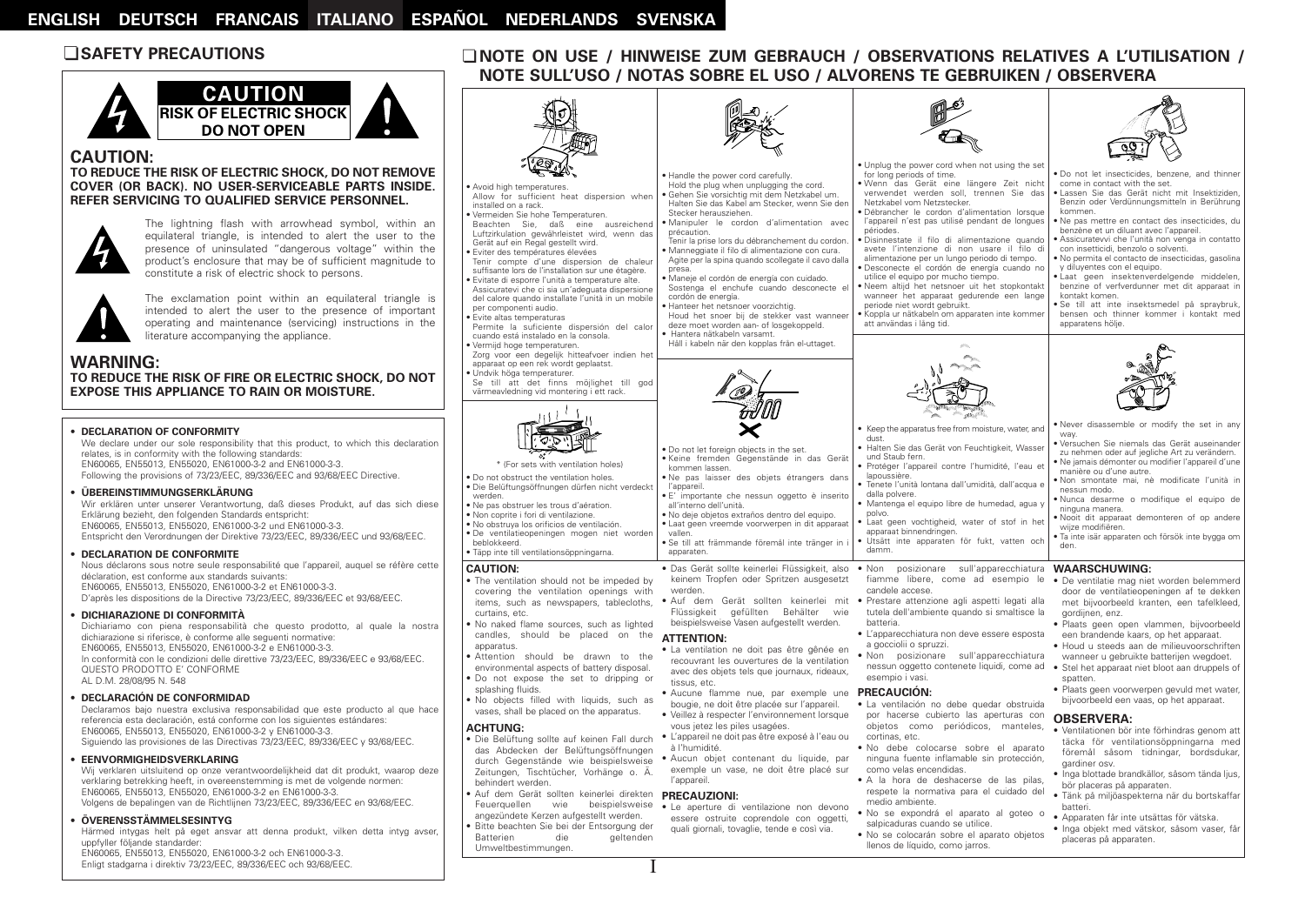# **A NOTE ABOUT RECYCLING:**

This product's packaging materials are recyclable and can be reused. Please dispose of any materials in accordance with the local recycling regulations.

When discarding the unit, comply with local rules or regulations.

Batteries should never be thrown away or incinerated but disposed of in accordance with the local regulations concerning chemical waste.

This product and the accessories packed together constitute the applicable product according to the WEEE directive except batteries.

# **HINWEIS ZUM RECYCLING:**

Das Verpackungsmaterial dieses Produktes ist für zum Recyceln geeignet und kann wieder verwendet werden. Bitte entsorgen Sie alle Materialien entsprechend der örtlichen Recycling-Vorschriften.

Beachten Sie bei der Entsorgung des Gerätes die örtlichen Vorschriften und Bestimmungen.

Die Batterien dürfen nicht in den Hausmüll geworfen oder verbrannt werden; bitte geben Sie die Batterien gemäß örtlichen Bestimmungen an den Sammelstellen oder Sondermüllplätzen ab.

Dieses Produkt zusammen mit den Zubehörteilen ist das geltende Produkt der WEEE-Direktive, davon ausgenommen sind die Batterien.

# **UNE REMARQUE CONCERNANT LE RECYCLAGE:**

Les matériaux d'emballage de ce produit sont recyclables et peuvent être réutilisés. Veuillez disposer de tout matériau conformément aux réglements de recylage locaux.

Lorsque vous mettez cet appareil au rebut, respectez les lois ou réglementations locales.

Les piles ne doivent jamais être jetées ou incinérées, mais mises au rebut conformément aux réglements locaux concernant les déchets chimiques.

Ce produit et les accessoires emballés ensemble sont des produits conformes à la directive DEEE sauf pour les piles.

# **NOTA RELATIVA AL RICICLAGGIO:**

I materiali di imballaggio di questo prodotto sono riutilizzabili e riciclabili. Smaltire i materiali conformemente alle normative locali sul riciclaggio.

Per smaltire l'unità, osservare la normativa in vigore nel luogo di utilizzo.

Non gettare le batterie, né incenerirle, ma smaltirle conformemente alla normativa locale sui rifiuti chimici. Questo prodotto e gli accessori inclusi nell'imballaggio sono applicabili alla direttiva RAEE, ad eccezione delle batterie.

# **ACERCA DEL RECICLAJE:**

Los materiales de embalaje de este producto son reciclables y se pueden volver a utilizar. Disponga de estos materiales siguiendo los reglamentos de reciclaje de su localidad.

Cuando se deshaga de la unidad, cumpla con las reglas o reglamentos locales.

Las pilas nunca deberán tirarse ni incinerarse. Deberá disponer de ellas siguiendo los reglamentos de su localidad relacionados con los desperdicios químicos.

Este producto junto con los accesorios empaquetados es el producto aplicable a la directiva RAEE excepto pilas.

# **EEN AANTEKENING WAT BETREFT HET RECYCLEREN:**

Het inpakmateriaal van dit product is recycleerbaar en kan opnieuw gebruikt worden. Er wordt verzocht om zich van elk afvalmateriaal te ontdoen volgens de plaatselijke voorschriften.

Volg voor het wegdoen van de speler de voorschriften voor de verwijdering van wit- en bruingoed op.

Batterijen mogen nooit worden weggegooid of verbrand, maar moeten volgens de plaatselijke voorschriften betreffende chemisch afval worden verwijderd.

Op dit product en de meegeleverde accessoires, m.u.v. de batterijen is de richtlijn voor afgedankte elektrische en elektronische apparaten (WEEE) van toepassing.

# **EN KOMMENTAR OM ÅTERVINNING:**

Produktens emballage är återvinningsbart och kan återanvändas. Kassera det enligt lokala återvinningsbestämmelser. När du kasserar enheten ska du göra det i överensstämmelse med lokala regler och bestämmelser.

Batterier får absolut inte kastas i soporna eller brännas. Kassera dem enligt lokala bestämmelser för kemiskt avfall. Denna apparat och de tillbehör som levereras med den är de som uppfyller gällande WEEE-direktiv, med undantag av batterierna.

#### **CAUTION:**

To completely disconnect this product from the mains, disconnect the plug from the wall socket outlet. The mains plug is used to completely interrupt the power supply to the unit and must be within easy access by the user.

#### **VORSICHT:**

Um dieses Gerät vollständig von der Stromversorgung abzutrennen, trennen Sie bitte den Netzstecker von der Wandsteckdose ab.

Die Hauptstecker werden verwendet, um die Stromversorgung zum Gerät völlig zu unterbrechen; er muss für den Benutzer gut und einfach zu erreichen sein.

#### **PRECAUTION:**

Pour déconnecter complètement ce produit du courant secteur, débranchez la prise de la prise murale. La prise secteur est utilisée pour couper complètement l'alimentation de l'appareil et l'utilisateur doit pouvoir y accéder facilement.

## **ATTENZIONE:**

Per scollegare definitivamente questo prodotto dalla rete di alimentazione elettrica, togliere la spina dalla relativa presa.

La spina di rete viene utilizzata per interrompere completamente l'alimentazione all'unità e deve essere facilmente accessibile all'utente.

## **PRECAUCIÓN:**

Para desconectar completamente este producto de la alimentación eléctrica, desconecte el enchufe del enchufe de la pared.

El enchufe de la alimentación se utiliza para interrumpir por completo el suministro de alimentación a la unidad y debe de encontrarse en un lugar al que el usuario tenga fácil acceso.

## **VOORZICHTIGHEID:**

Om de voeding van dit product volledig te onderbreken moet de stekker uit het stopcontact worden getrokken. De netstekker wordt gebruikt om de stroomtoevoer naar het toestel volledig te onderbreken en moet voor de gebruiker gemakkelijk bereikbaar zijn.

# **FÖRSIKTIHETSMÅTT:**

Koppla loss stickproppen från eluttaget för att helt skilja produkten från nätet.

Stickproppen används för att helt bryta strömförsörjningen till apparaten, och den måste vara lättillgänglig för användaren.



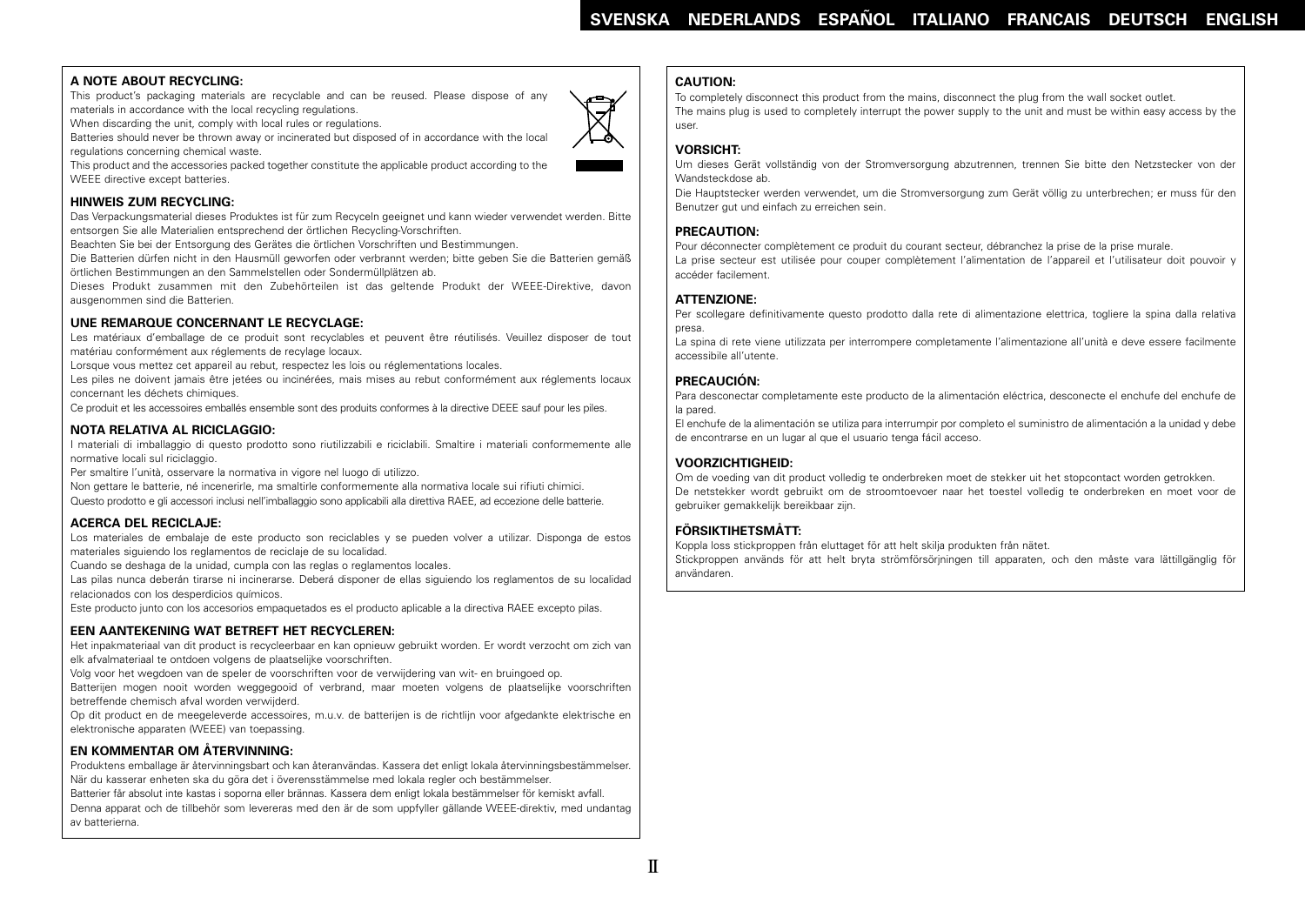Nous vous remercions d'avoir choisi l'ampli-tuner AM-FM stéréo DENON DRA-500AE. Ce composant exceptionnel a été conçu pour offrir une reproduction haute fidélité hors-norme de vos musiques préférées. Ce produit étant équipé d'une immense foule de caractéristiques, nous vous recommandons avant de commencer l'installation et l'utilisation de l'appareil de lire le contenu de ce manuel avant de procéder.

## **Contenu**

| <b>Introduction</b> |  |  |
|---------------------|--|--|
|                     |  |  |
|                     |  |  |
|                     |  |  |
|                     |  |  |
|                     |  |  |
|                     |  |  |
|                     |  |  |
|                     |  |  |
|                     |  |  |
|                     |  |  |
|                     |  |  |

| <b>Connexions</b>                                                                                                      |
|------------------------------------------------------------------------------------------------------------------------|
| Indications de câblages <b>communications</b> of capacitations of capacitations of capacitations of capacitations of c |
|                                                                                                                        |
|                                                                                                                        |
|                                                                                                                        |
|                                                                                                                        |
| Connexion d'une platine cassette ou enregistreur MD  8                                                                 |
| Connexion d'une platine cassette ou enregistreur CD                                                                    |
|                                                                                                                        |
|                                                                                                                        |
|                                                                                                                        |

| <b>Fonctionnement</b>                                      |  |
|------------------------------------------------------------|--|
|                                                            |  |
|                                                            |  |
| Désactivation provisoire du son (MUTING) 11                |  |
|                                                            |  |
|                                                            |  |
| Vérification de la source programme actuellement           |  |
|                                                            |  |
| Commutation de la luminosité de l'affichage 12             |  |
| Sélectionner le mode de lecture (PURE DIRECT)  12          |  |
|                                                            |  |
|                                                            |  |
| Ecoute de la radio                                         |  |
|                                                            |  |
|                                                            |  |
|                                                            |  |
|                                                            |  |
| Rappel des stations avec les touches préréglées 13         |  |
| RDS (Système de radiocommunication de données) 14          |  |
|                                                            |  |
|                                                            |  |
|                                                            |  |
| RT (Texte radio) ……………………………………………………………………15              |  |
| Changement de l'affichage des informations RDS 15          |  |
|                                                            |  |
|                                                            |  |
|                                                            |  |
| Ecoute de musique en mode de Navigation 17                 |  |
| Visionnage d'images fixes et de vidéos (uniquement sur les |  |
| iPod équipés de la fonction diaporama / vidéo) 18          |  |
|                                                            |  |
| Enregistrement d'un programme source                       |  |
| (enregistrement de la source avec contrôle simultané)  18  |  |
| A propos des fonctions de mémoire <b>communication</b> 18  |  |
|                                                            |  |

### **Depistage des pannes** ··································································19

### **Spécifications**················································································20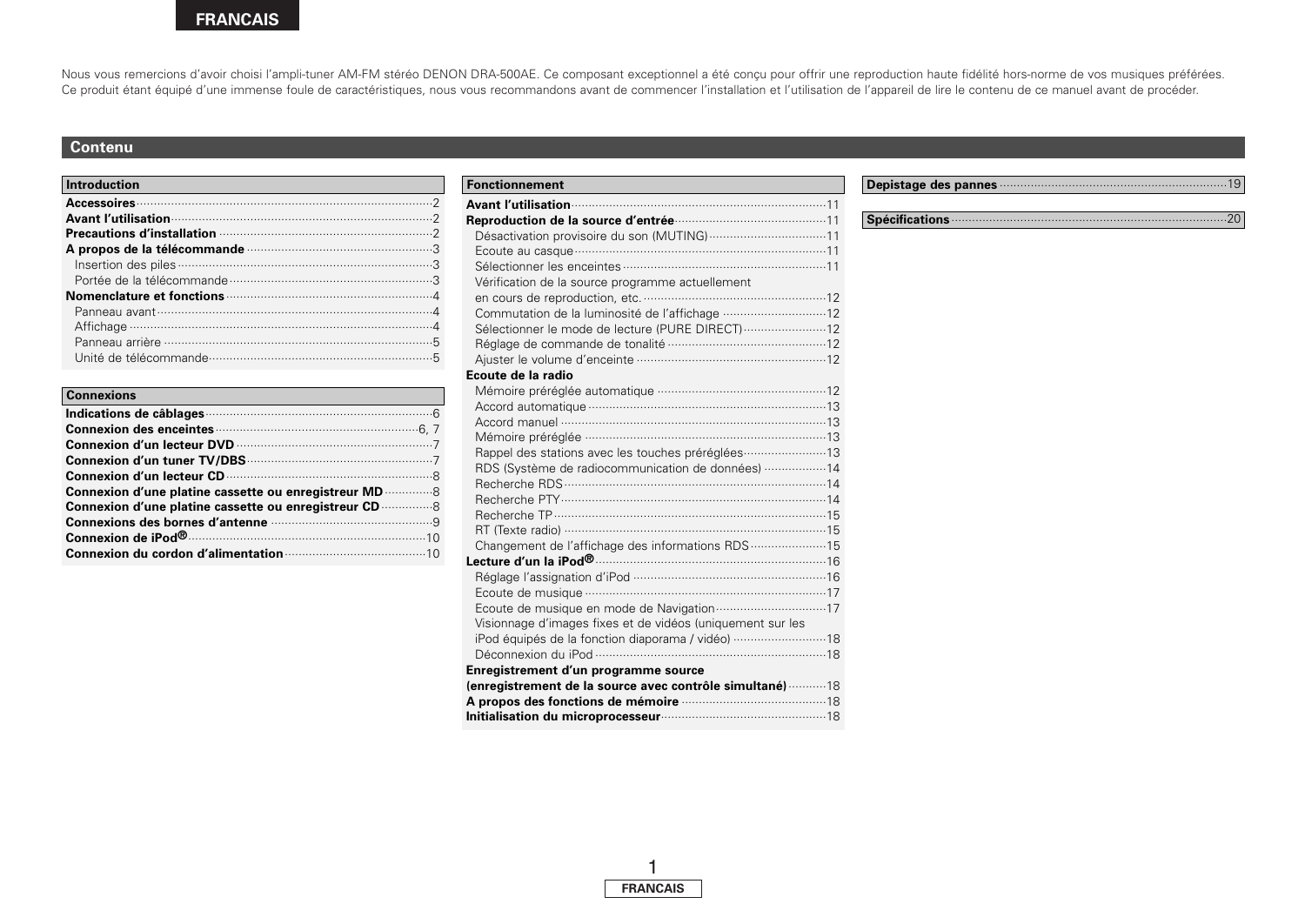# **Introduction**

### **Accessoires**

Vérifier que les articles suivants sont inclus dans le carton en plus de l'unité principale:



# **Avant l'utilisation**

Faire attention aux points suivants avant sa mise en service:

#### **• Déplacement de l'appareil.**

Afin d'éviter des court-circuits ou d'endommager les câbles de connexion, débrancher toujours le cordon d'alimentation et déconnecter les cordons de connexion entres tous les autres appareils audio lors du déplacement de l'appareil. q Mode d'emploi .........................................................................1 **un endroit similaire.**

#### **• Attention lors de l'utilisation de téléphones mobiles.**

L'utilisation d'un téléphone portable à proximité de cet appareil risque de causer du bruit. Dans ce cas, éloignez le téléphone portable de l'appareil lorsque celui-ci est en marche.

#### **• Avant de mettre le touche de mise sous tension dans la position marche.**

Vérifiez encore une fois que toutes les connexions sont correctes et qu'il n'y a pas de problème avec les câbles de connexion. Mettez toujours le touche de mise sous tension dans la position veille avant de connecter et de déconnecter des câbles de connexion.

#### **• Ranger les instructions d'utilisation dans un endroit sûr.**

Après avoir lu les instructions d'utilisation, les ranger dans un endroit sûr pour référence ultérieure.

**• Même quand le touche de mise sous tension est dans la condition STANDBY, l'unité est toujours connectée à l'alimentation électrique CA.**

**Assurez-vous de mettre l'appareil hors tension ou de débrancher le câble d'alimentation lorsque vous partez longtemps, en vacances par exemple.**

**• Remarquer que les illustrations dans ce manuel sont données à titre explicatif et peuvent être différentes par rapport à l'appareil.**

## **Precautions d'installation**

#### **Remarque:**

**Pour permettre la dissipation de chaleur, n'installez pas cet équipement dans un espace confiné tel qu'une bibliothèque ou**



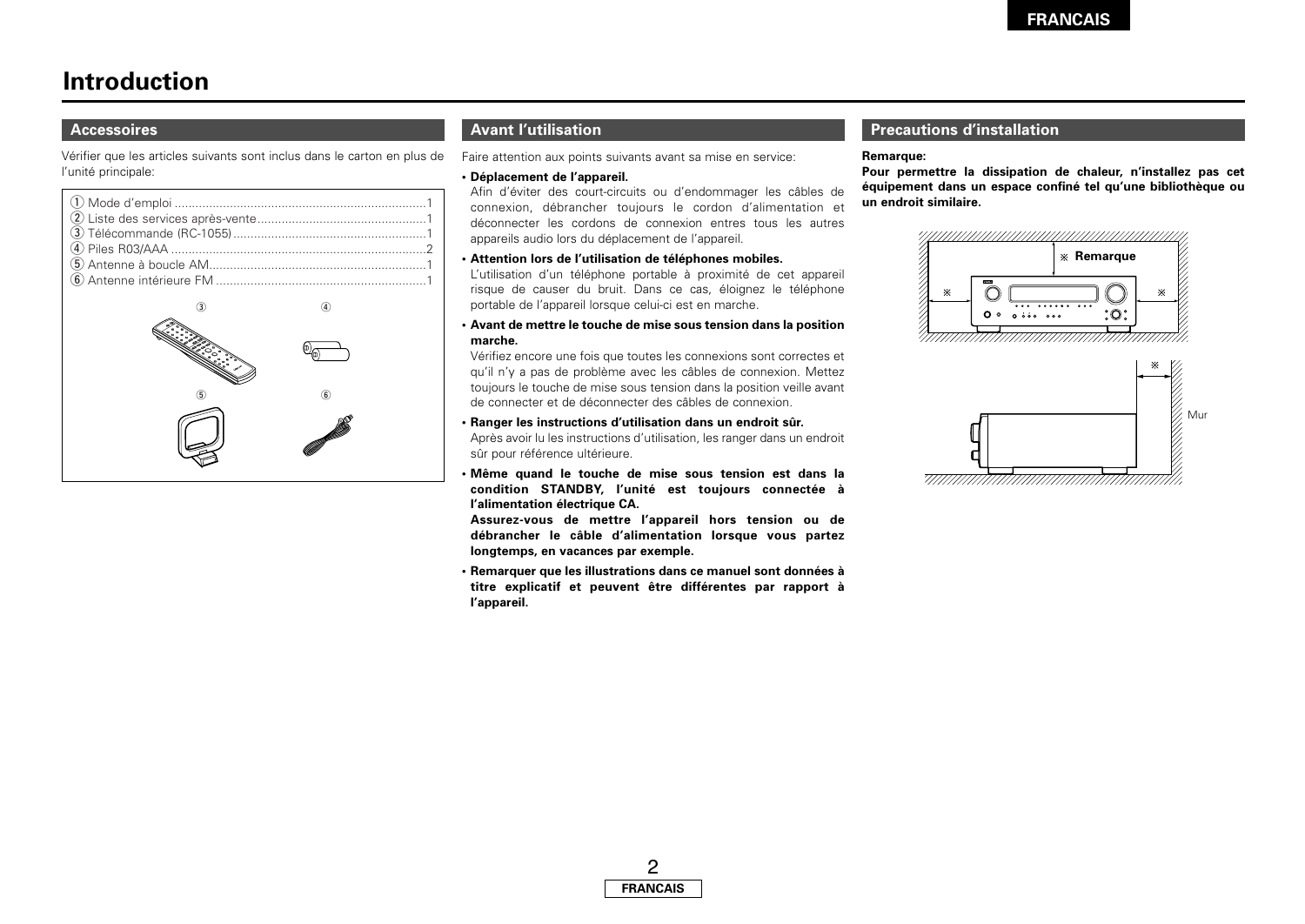

## **A propos de la télécommande**

Le DRA-500AE peut être commandé à l'aide de la télécommande (RC-1055) fournie, qui peut également être utilisée pour commander les produits suivants:

• Composants DENON

#### **Portée de la télécommande**

- Pointer la télécommande sur le détecteur de télécommande lors de son utilisation.
- La télécommande peut être utilisée d'une distance allant jusqu'à 7 mètres environ, à un angle horizontal jusqu'à 30° par rapport au détecteur.

#### **Insertion des piles**

- (1) Déposer le couvercle arrière de l'unité de télécommande.
- (2) Placez deux piles R03/AAA dans le compartiment à piles dans le sens indiqué.







# **REMARQUE:**

• Le capteur est sensible à la lumière : qu'elle soit solaire ou artificielle, elle comporte des rayon infrarouge pouvant pert urber le contrôle.

3 Remettre le couvercle arrière en place.

#### **Remarques sur les piles:**

- Remplacer les piles par des neuves si l'appareil ne fonctionne pas lorsque l'unité de télécommande est actionnée à proximité. (La pile fournie ne sert que pour la vérification du fonctionnement.)
- Lors de l'insertion des piles, toujours procéder dans la bonne direction, en suivant les marques " $\oplus$ " et " $\ominus$ " du compartiment à piles.
- Pour éviter des dommages ou une fuite du liquide de pile:
- Ne pas utiliser de pile neuve avec une ancienne.
- Ne pas utiliser deux types de pile différents.
- Ne pas court-circuiter, démonter, chauffer ou jeter les piles dans des flammes.
- Ôtez les piles de la télécommande si elle ne doit pas être utilisée pendant une longue période.
- Si le liquide de pile devait fuir, essuyer soigneusement le liquide de l'intérieur du compartiment à piles, et insérer de nouvelles piles.
- Lors du remplacement des piles, avoir les piles neuves à portée de la main, et les insérer aussi rapidement que possible.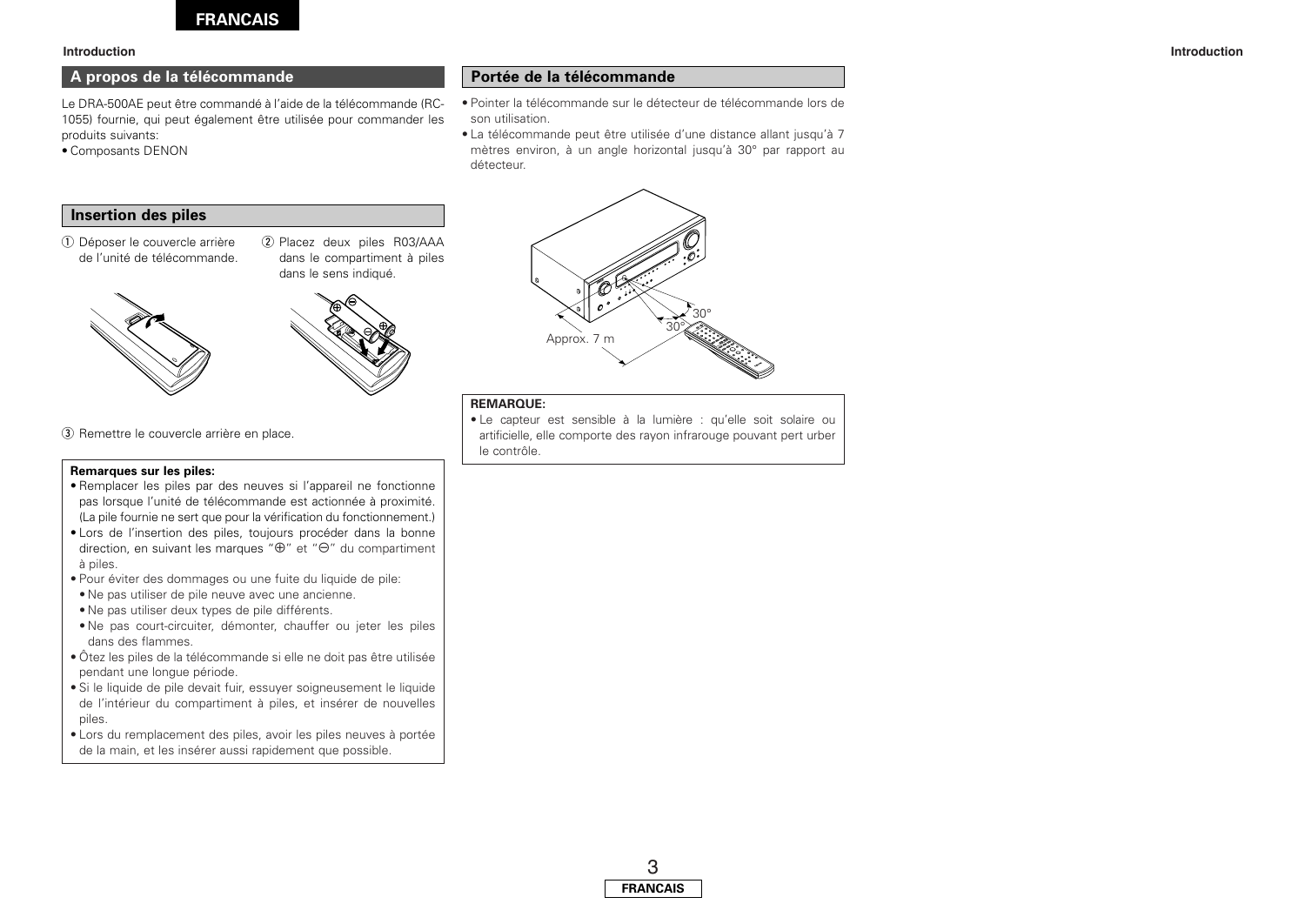#### **Nomenclature et fonctions**

Pour les détails sur les fonctions de ces pièces, se reporter aux pages données entre parenthèses ( ).

#### **Panneau avant**



| <b>D</b> Touche de mise sous tension                      |
|-----------------------------------------------------------|
|                                                           |
| <b>6</b> Interrupteur principal <b>container</b> (11, 18) |
| Prise de casque d'écoute (PHONES) (11)                    |
|                                                           |
|                                                           |
|                                                           |
|                                                           |
|                                                           |
|                                                           |
|                                                           |
|                                                           |
|                                                           |
|                                                           |

| <b>40</b> Affichage                                     |  |
|---------------------------------------------------------|--|
| <b><sup>2</sup></b> Touches TUNING (▲, ▼)…………………………(13) |  |
|                                                         |  |
|                                                         |  |
|                                                         |  |
|                                                         |  |
|                                                         |  |
|                                                         |  |
|                                                         |  |

## **Affichage**



q **Témoin de canal de signal**

S'allume lorsque le canal préréglé est affiché  $sur$   $2.$ 

**<sup>** $\odot$ **</sup> Affichage des informations principales sur le système**

#### e **Témoin de volume** Ce témoin affiche le niveau sonore.

**4** Témoin STEREO Ce témoin s'allume lorsqu'une émission en FM Stéréo est captée.

#### **6** Témoin AUTO

Ce témoin s'allume lorsque la sélection des stations de radio se fait en mode de syntonisation automatique.

#### **6** Témoin TUNED

Ce témoin s'allume lorsqu'une émission en FM/AM est captée.

#### $\bigcirc$  Témoin RDS

Ce témoin s'allume lorsqu'une émission en RDS est captée.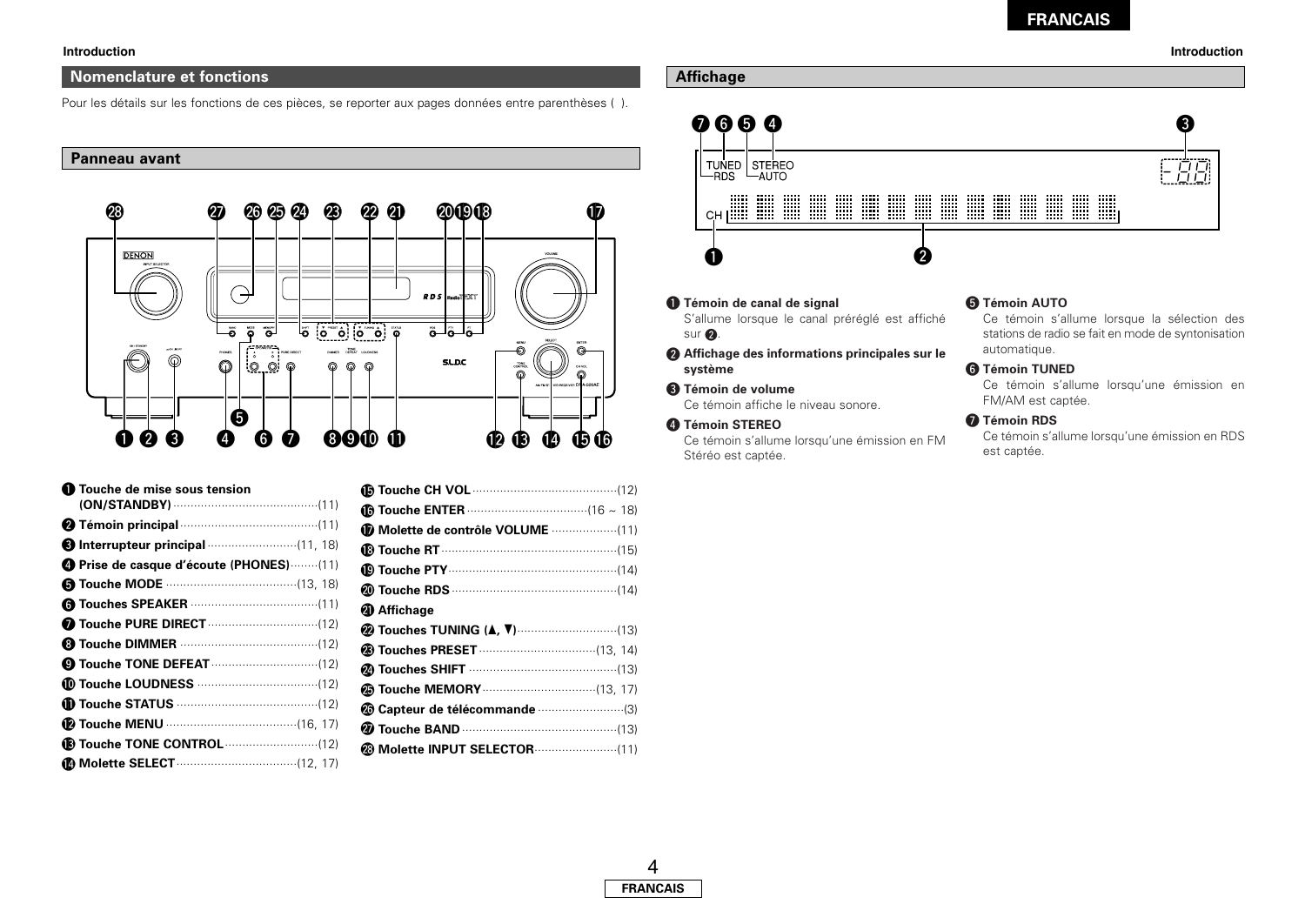



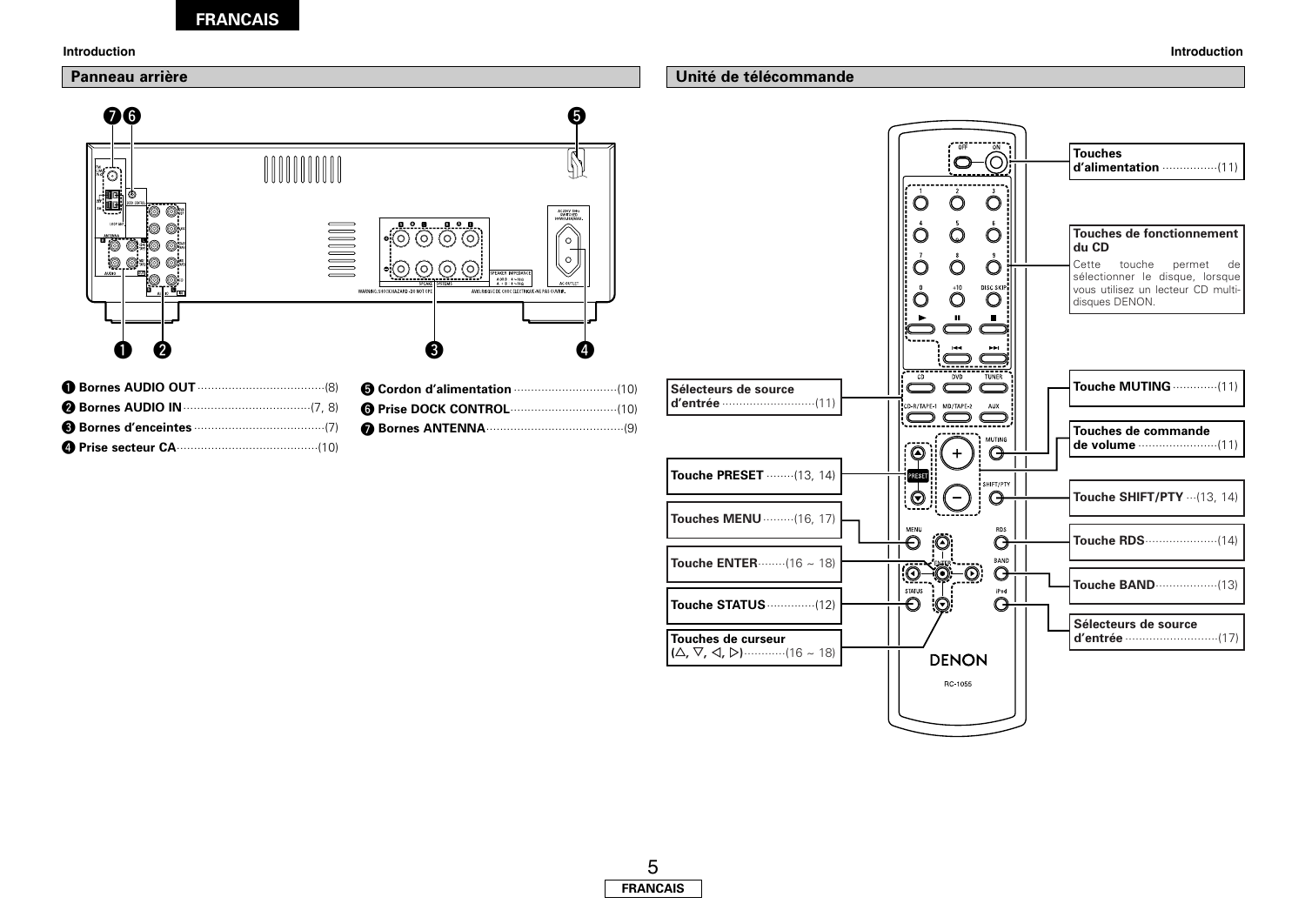# **Connexions**

## **Indications de câblages**

Les schémas de liaisons des pages suivantes impliquent l'utilisation des câbles de connexion optionnels suivants (non fournis).



#### **REMARQUE:**

- Ne pas brancher le cordon d'alimentation avant d'avoir terminé toutes les connexions.
- Lorsque vous effectuez les connexions, référez-vous également au mode d'emploi des autres composants.
- S'assurer de connecter correctement les canaux, gauche (L) avec gauche (L) et droit (R) avec droit  $(R)$ .
- Ne pas mettre en faisceau les cordons d'alimentation avec les câbles d'enceinte. A défaut d'une telle précaution, un ronronnement ou du bruit pourrait être généré.

## **Connexion des enceintes**

Connecter les bornes d'enceinte aux enceintes en respectant les polarités ( $\oplus$  avec  $\oplus$ ).  $\ominus$  avec  $\ominus$ ).

#### **REMARQUE:**

**Lorsque vous effectuez les connexions, veillez à ce qu'aucun des différents conducteurs du câble d'enceinte n'entre en contact avec les bornes voisines, avec d'autres conducteurs de câble d'enceinte, ou avec le panneau arrière et les vis.**

**NE JAMAIS toucher les bornes d'enceinte lorsque l'ampli est sous tension, risque de décharge éléctrique.**

#### **Connexion des câbles d'enceinte**



e.<br>G

3. Serrer en tournant dans le sens des aiguilles d'une montre.

# ¢**Impédance d'enceinte**

| <b>Enceinte</b> | Impédance                  |
|-----------------|----------------------------|
| A, B            | $4 \sim 16$ $\Omega$ /ohms |
| A+R             | $8 \sim 16$ $\Omega$ /ohms |

# **Remarque sur l'impédance des enceintes**

Lors de l'utilisation d'enceintes d'une impédance inférieure à la valeur désignée (par exemple 4 Ω/ohms), la lecture pendant de longues périodes à un niveau de volume élevé pourrait provoquer une montée de température, qui active le circuit de protection.

Lorsque le circuit de protection est activé, la sortie aux enceintes est coupée et le voyant d'alimentation clignote. Si cela se produit, débrancher le cordon d'alimentation, attendre le refroidissement de l'appareil et augmenter la ventilation autour de l'appareil. Vérifier également le câblage des câbles d'entrée et des câbles d'enceinte. Ensuite, rebrancher le cordon d'alimentation et allumer de nouveau l'appareil. Si le circuit de protection est à nouveau activé bien qu'il n'y ait pas de problème de câblage ou de ventilation autour de l'appareil, couper l'alimentation, et contacter le centre technique DENON.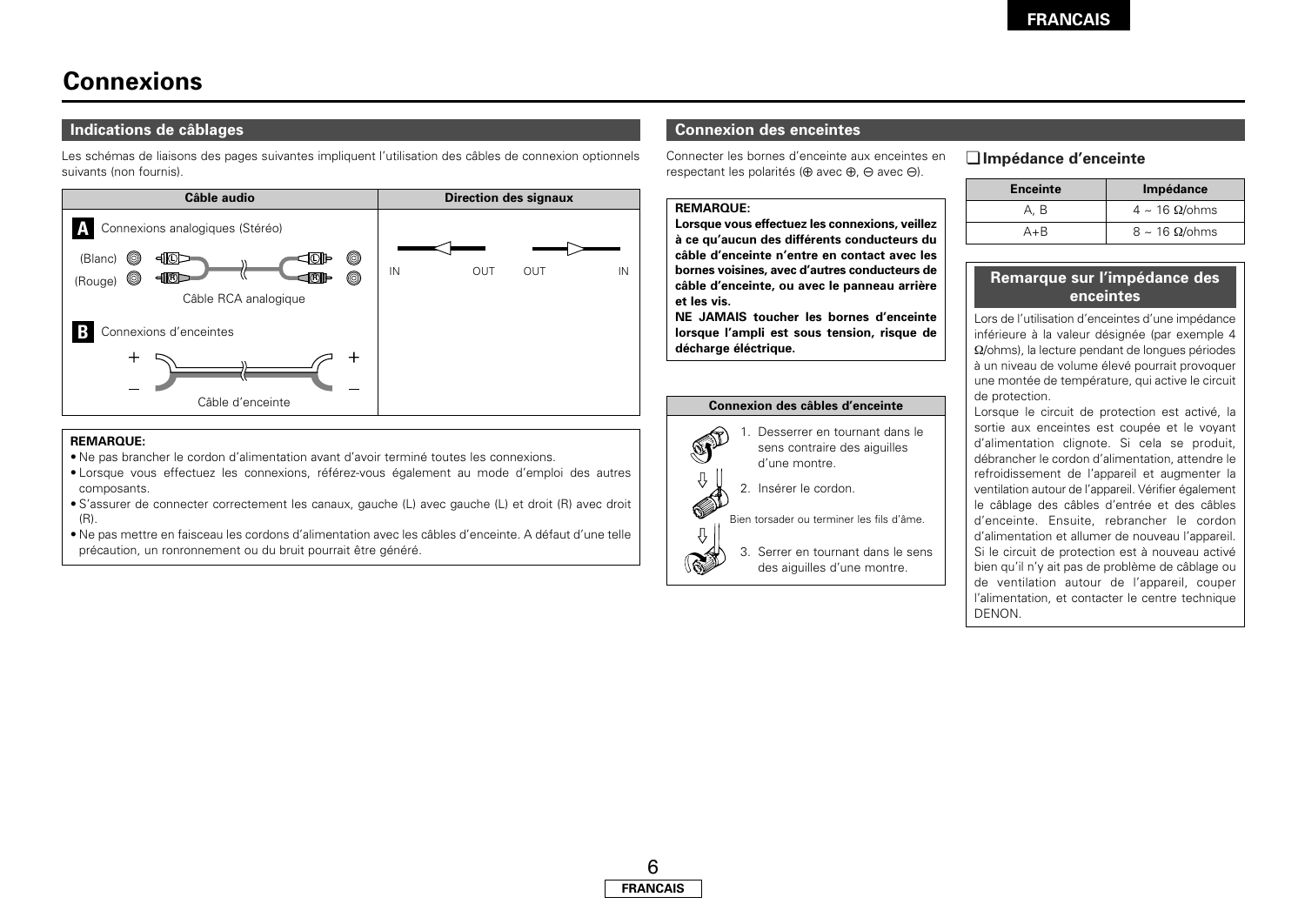## ¢**Connexions**

Lors des connexions, se reporter également aux instructions d'utilisation des autres composants.



# **Connexion d'un lecteur DVD**



 $\overline{\mathscr{L}}$ 

• Connectez le lecteur de disque vidéo non-DVD (tel qu'un disque laser, un VCD/SVCD, ou un futur lecteur de disque de haute définition) aux bornes DVD/VDP de la même manière.

# **Connexion d'un tuner TV/DBS**

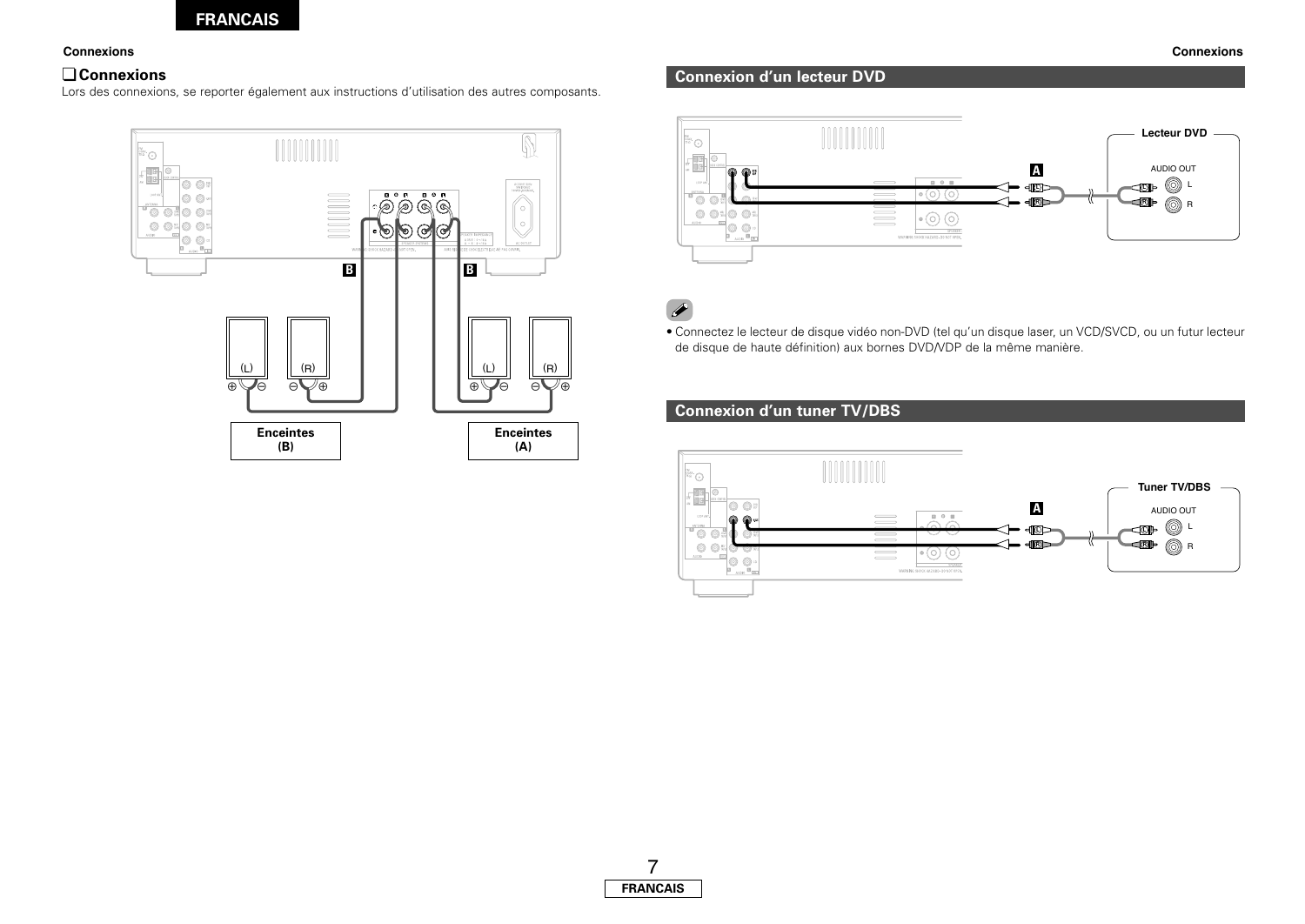# **Connexion d'un lecteur CD**



# စေ  $\frac{1}{\sqrt{2}}$ 10

**Connexion d'une platine cassette ou enregistreur CD**







#### **Connexions Connexions**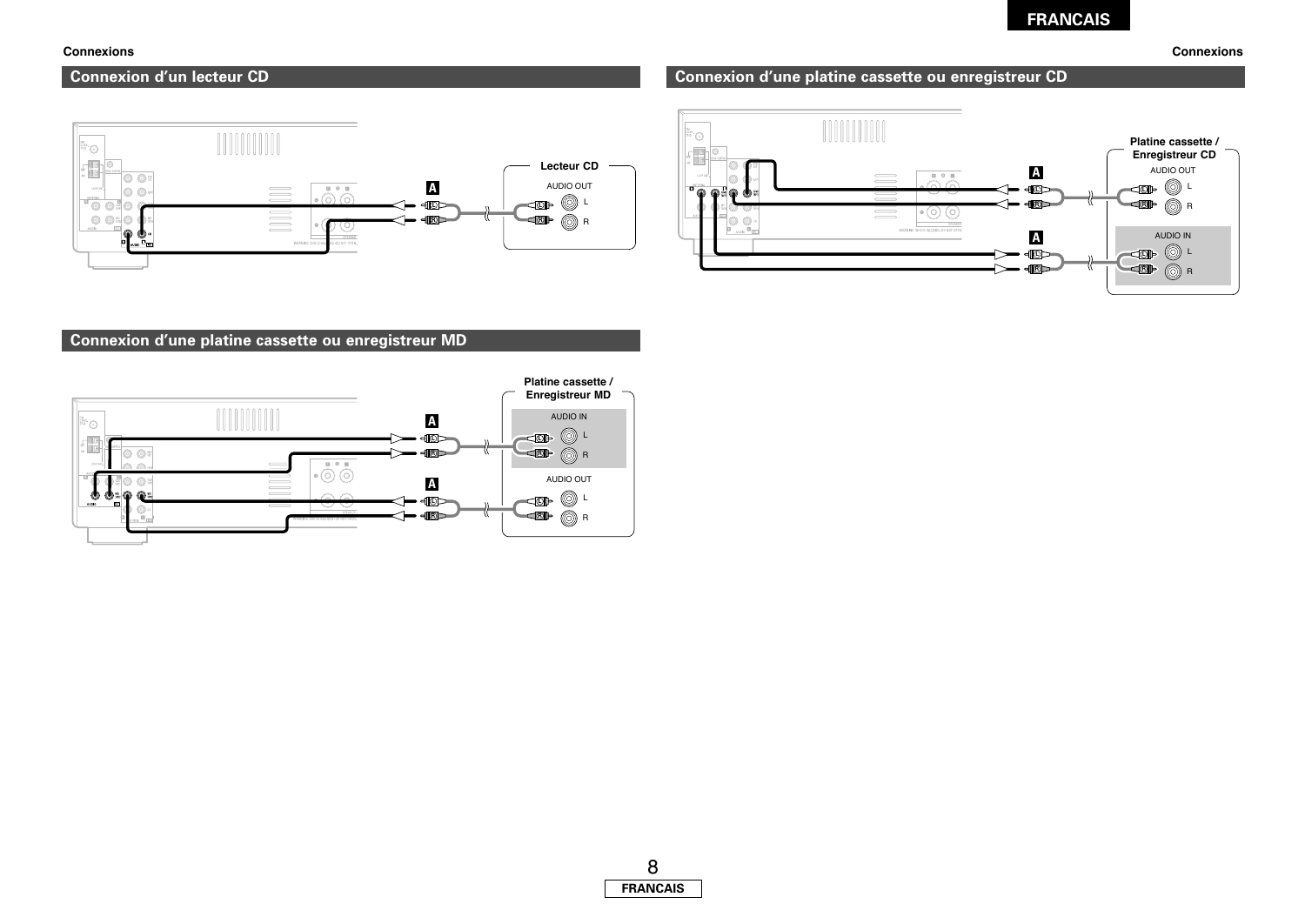## **Connexions des bornes d'antenne**

Une fiche de câble d'antenne FM peut être directement connectée.





#### **Connexions Connexions**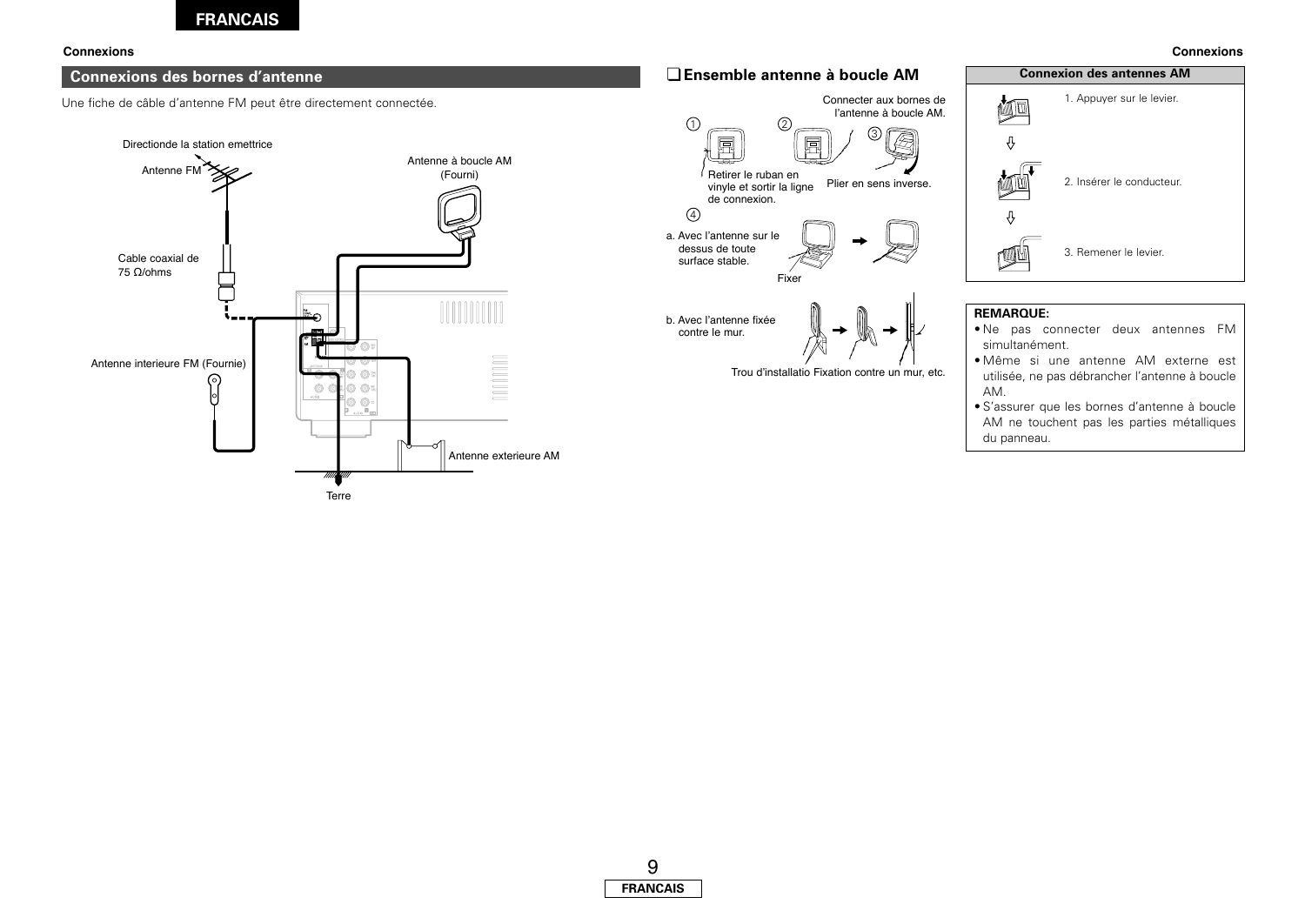### **Connexion de iPod®**

Lorsque vous utilisez un iPod, vous devez connecter le Dock de contrôle pour iPod (ASD-1R, vendu séparément) et la prise DOCK CONTROL à l'DRA-500AE avec une mini-prise et attribuer l'Pod à n'importe quelle(s) borne(s) AUDIO.

Le schéma ci-dessous montre un exemple de connexions lorsque l'iPod est attribué à une bornes CD-R/TAPE1.

- Pour obtenir des instructions concernant l'attribution de l'iPod à une borne spécifique, voir "Réglage l'assignation d'iPod" (☞ page 16).
- **EXECT OF STARF ASSET IN STARF IN STARF IN STARF ISSUES** Pour obtenir des instructs. Not extend to lead the page 16).



# $\overline{\mathscr{L}}$

• Le Dock de contrôle pour iPod standard optionnel est le DENON ASD-1R vendu séparément.

#### Ŋ **Prise secteur** ((ං ං) **(Mur)** AC220V SERV<br>SWITCHED<br>DON'D ESLIMA CA 230 V, 50 Hz  $\overline{O}$  $\overline{O}$  $\overline{O}$ **PRISE SECTEUR**  $\odot$   $\odot$   $\odot$ • SWITCHED (capacité totale – 100 W (0,43 A)) L'alimentation de ces prises est activée et désactivée par l'interrupteur **POWER** de l'appareil et par la fonction mise en veille de l'amplificateur fonction également disponible sur la télécommande. Ces prises ne fournissent aucune alimentation lorsque l'appareil est en mode veille. Ne jamais connecter un équipement dont la consommation électrique totale dépasse 100 W (0,43 A).

#### **REMARQUE:**

• Insérer les fiches correctement. Des connexions incomplètes peuvent provoquer du bruit.

• Utiliser les prise secteur seulement pour des appareils audio. Ne jamais les utiliser pour des sèchecheveux, le moniteurs ou d'autres appareils électriques.

# **Connexion du cordon d'alimentation**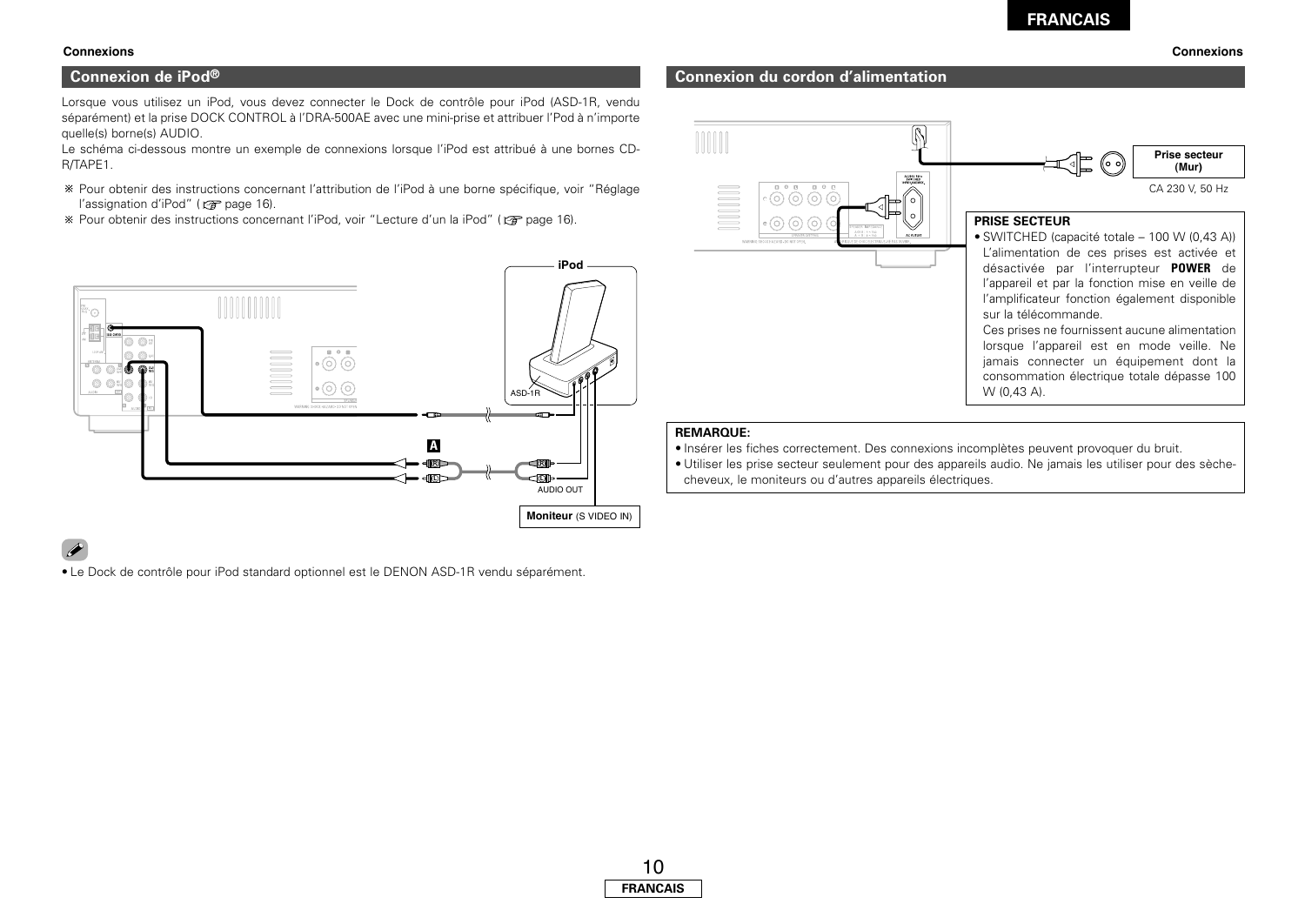

**A propos des noms des touches dans cette explication**

- **<sup>&</sup>lt; <sup>&</sup>gt;** : Touches de l'unité principale
- **[ ]** : Touches de la télécommande

**Nom de touche** 

**uniquement** : Touches de l'unité principale et de la télécommande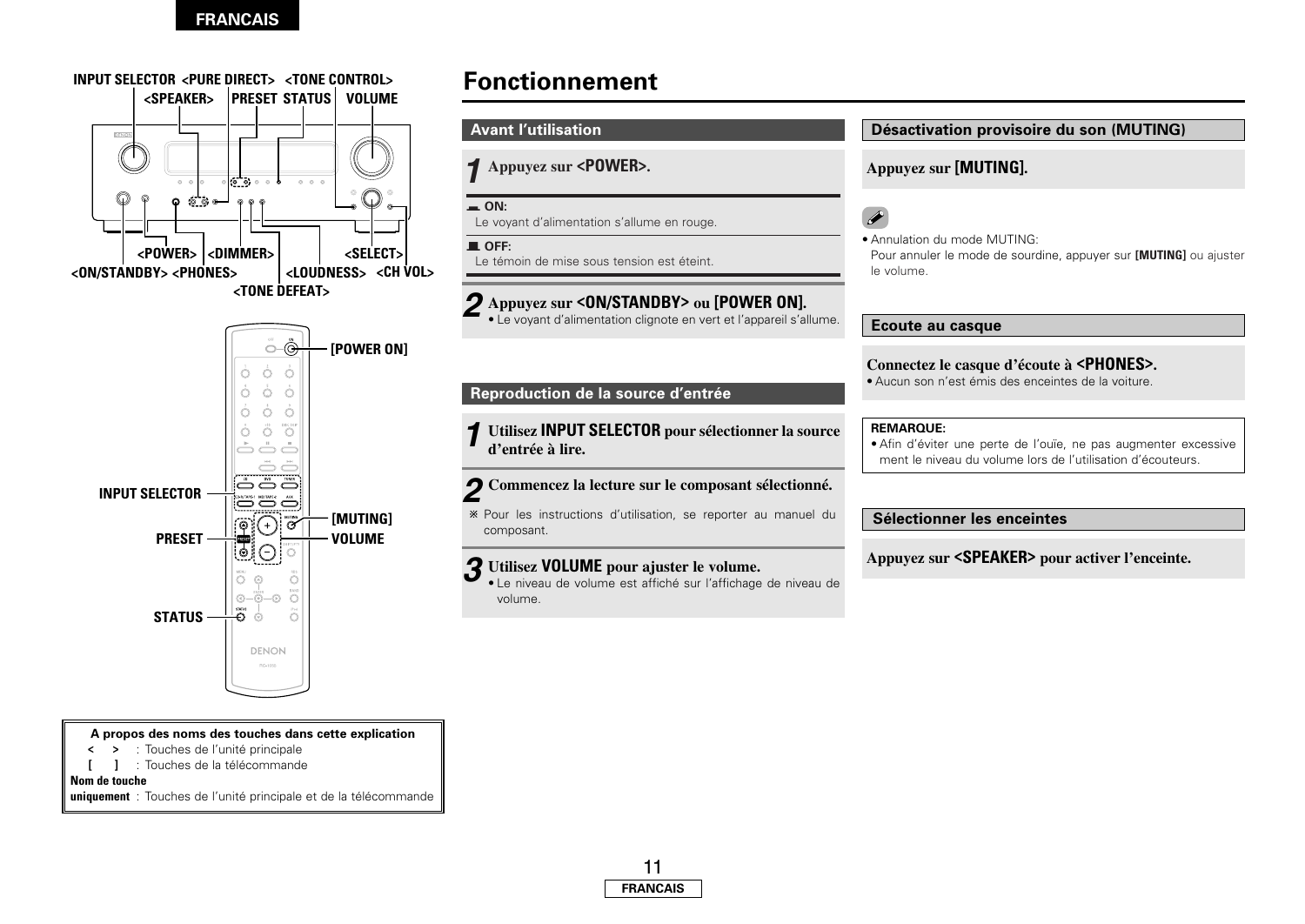#### **Fonctionnement**

#### **Vérification de la source programme actuellement en cours de reproduction, etc.**

#### **Appuyez sur STATUS.**

• La source de programme actuel et les divers réglages sont affichés.

#### **Commutation de la luminosité de l'affichage**

### **Appuyez sur <DIMMER>.**

La luminosité de l'affichage peut être ajustée en trois étapes. L'affichage peut également être éteint.

#### **Sélectionner le mode de lecture (PURE DIRECT)**

Ce mode reproduit le son avec une qualité très élevée. Les signaux audio ne traversent pas les circuits de tonalité, etc., et l'affichage qui pourraient affecter les signaux audio sont commutés sur "OFF".

## **Appuyez sur <PURE DIRECT>.**

#### **Réglage de commande de tonalité**

#### ¢**Réglage de la tonalité**

**Appuyez sur <TONE CONTROL> pour sélectionner** *1* **"BASS" ou "TREBLE".**

# **Utilisez <SELECT> pour régler le niveau.** *2*

Peut être ajusté entre –10 dB et +10 dB.

#### ¢**Lorsqu'on ne veut pas ajuster la tonalité**

**Appuyez sur <TONE DEFEAT> pour sélectionner "TONE DEFEAT ON".**

### ¢**Lorsque le volume est faible**

**Appuyez sur <LOUDNESS> pour sélectionner "LOUDNESS ON".**

# **Ajuster le volume d'enceinte**

#### **Appuyez sur <CH VOL> pour sélectionner l'enceinte.** *1*

L'enceinte réglable commute chaque fois que cette touche est enfoncée.

#### **Utilisez <SELECT> pour régler le volume.** *2*

Peut être ajusté entre –12 dB et +12 dB.

## **Ecoute de la radio**

#### **Mémoire préréglée automatique**

Cet appareil est équipé d'une fonction de recherche automatique d'émissions de radiodiffusion en FM et de leur stockage dans la mémoire préréglée.

# **Appuyer sur <ON/STANDBY> et régler** *1* **l'alimentation de DRA-500AE en mode de veille.**

#### **Maintenez <PRESET**  $\triangle$ **>** appuyé et appuyez sur **<ON/STANDBY>.** *2*

- L'appareil commence automatiquement à rechercher les stations qui émettent en FM.
- Lorsque la première station de radiodiffusion en FM est trouvée, cette station est stockée dans la mémoire préréglée au canal A1. Les stations suivantes sont automatiquement stockées dans l'ordre aux canaux préréglés A1 à A8, B1 à B8, C1 à C8, D1 à D8, E1 à E8, F1 à F8 et G1 à G8 pour un maximum de 56 stations.
- Le canal A1 est syntonisé après la fin de l'opération de mémoire préréglée automatique.

# $\overline{\mathscr{E}}$

- Si une station FM ne peut être préréglée automatiquement en raison d'une réception de mauvaise qualité, utiliser l'opération de "Accord manuel" pour syntoniser la station, puis mémoriser cette dernière à l'aide de l'opération "Mémoire préréglée".
- Pour interrompre cette fonction, appuyez sur **<ON/STANDBY>**.

### ¢**Réglages par défaut**

| Pré-réglages de tuner automatique    |                                                               |  |
|--------------------------------------|---------------------------------------------------------------|--|
| A1 $\sim$ A8                         | 87,5 / 89,1 / 98,1 / 108,0 / 90,1 / 90,1 / 90,1 /<br>90.1 MHz |  |
| $B1 \sim B8$                         | 522 / 603 / 999 / 1404 / 1611 kHz, 90,1 /<br>90,1 / 90,1 MHz  |  |
| $C1 \sim C8$                         | 90.1 MHz                                                      |  |
| D <sub>1</sub> $\sim$ D <sub>8</sub> | 90.1 MHz                                                      |  |
| $E1 \sim E8$                         | 90.1 MHz                                                      |  |
| $F1 \sim F8$                         | 90.1 MHz                                                      |  |
| G1 $\sim$ G8                         | 90.1 MHz                                                      |  |

#### **Fonctionnement**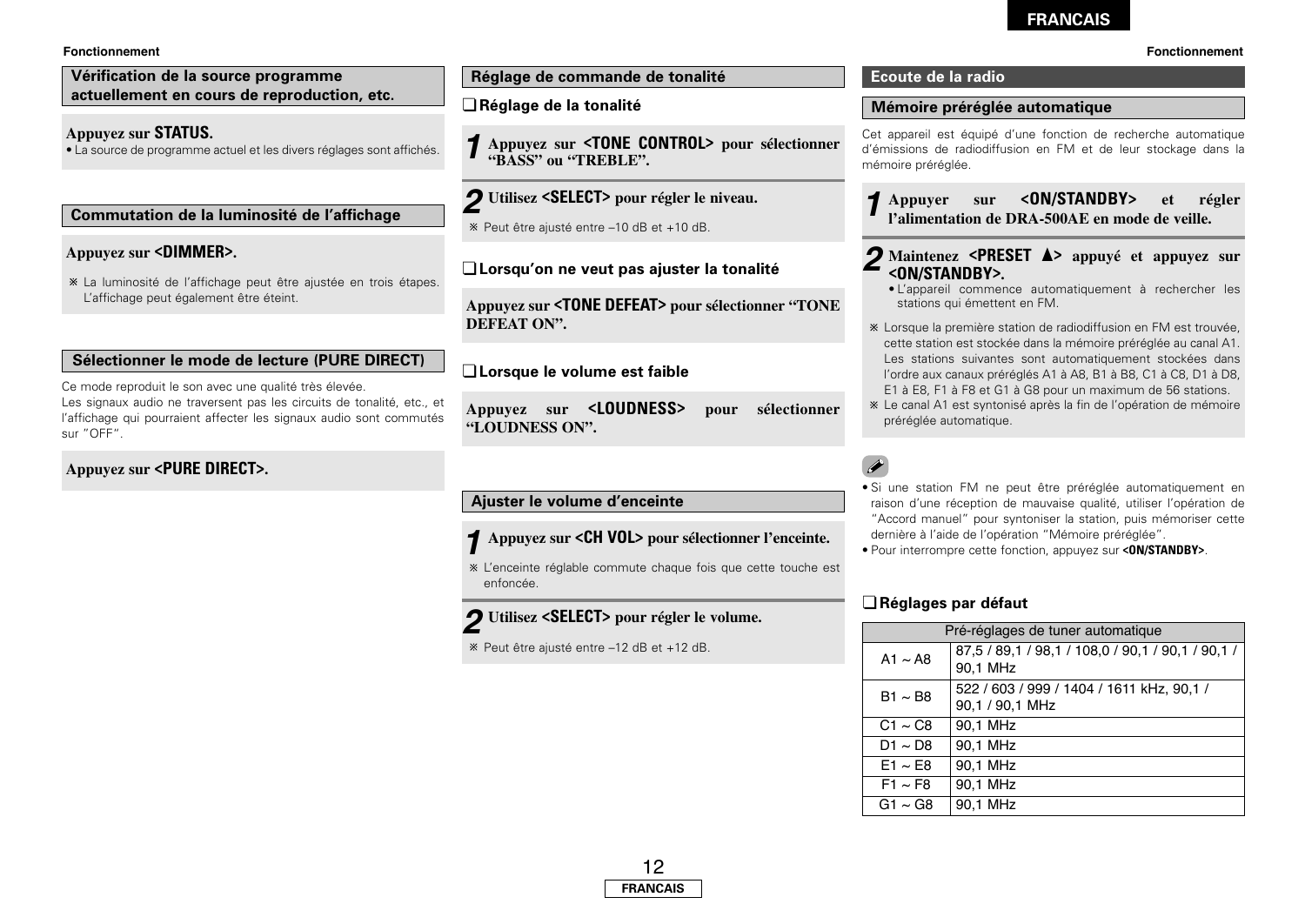

**A propos des noms des touches dans cette explication**

- **<sup>&</sup>lt; <sup>&</sup>gt;** : Touches de l'unité principale
- **[ ]** : Touches de la télécommande

**Nom de touche** 

**uniquement** : Touches de l'unité principale et de la télécommande

**Fonctionnement Fonctionnement Utilisez <INPUT SELECTOR> pour sélectionner "TUNER" ou appuyer sur [TUNER]. Accord automatique Accord manuel Appuyez sur <MODE> pour régler le mode d'accord automatique.** • L'indicateur "AUTO" s'allume. **Appuyez sur <TUNING>.** • La recherche automatique commence. • Si l'accord ne s'arrête pas à la station désirée, utiliser l'opération "Accord manuel". **Utilisez <INPUT SELECTOR> pour sélectionner "TUNER" ou appuyer sur [TUNER]. Appuyez sur <MODE> pour sélectionner le mode de** *3* **accord d'manuel.** Vérifier que l'indicateur "AUTO" est éteint sur l'affichage. **Appuyez sur BAND pour sélectionner "AM" ou "FM". Appuyez sur BAND pour sélectionner "AM" ou** *2* **"FM".** *3 4 2* **dans la mémoire. Appuyez sur <MEMORY>. préréglé souhaité (1 à 8). Mémoire préréglée désiré (A à G).** *1 2* à 8) dans chaque bloc A à G. **préréglé souhaité.**

# **Appuyez sur <TUNING>.** *4*

*1*

*1*

La fréquence change en continu lorsque la touche est maintenue enfoncée.

• Lorsque le mode d'accord manuel est réglé, les émissions FM stéréo sont reçues en monaural et l'indicateur "STEREO" s'éteint.



- **Utilisez l'opération "Accord automatique" ou "Accord manuel" pour effecteur l'accord de la station à prérégler**
- **Appuyez sur SHIFT et sélectionner le bloc mémoire** *3*
- **Appuyez sur PRESET pour sélectionner le canal** *4*
- **Appuyez à nouveau sur <MEMORY>.** *5* • Mémoriser la station dans la mémoire préréglée.
- Pour prérégler d'autres canaux, répéter les étapes 2 à 4. 56 Stations au total peuvent être préréglées — 8 stations (canaux 1

**Rappel des stations avec les touches préréglées**

**Appuyez sur SHIFT pour sélectionner le bloc mémoire.** *1*

**Appuyez sur PRESET pour sélectionner le canal** *2*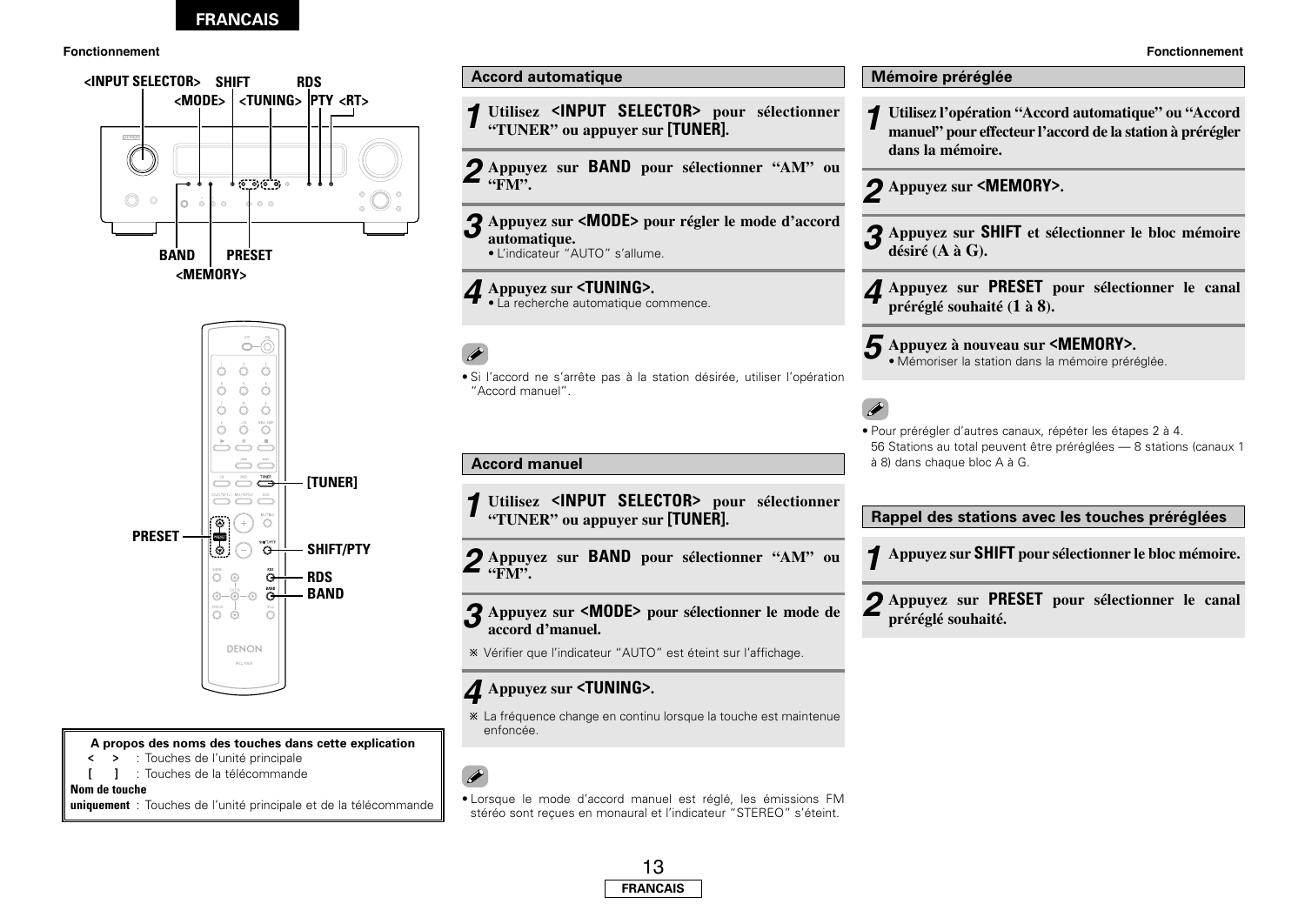### **RDS (Système de radiocommunication de données)**

RDS (ne fonctionne que sur la bande FM) est un service de radiodiffusion qui permet à une station d'envoyer des informations supplémentaires, en même temps que le signal de programme radio normal. Les trois types d'informations RDS suivants peuvent être reçus sur cet appareil:

# ¢**Type de programme (PTY)**

PTY identifie le type de programme RDS.

Les types de programme et leurs and

| <b>NEWS</b>     | Nouvelles          |
|-----------------|--------------------|
| <b>AFFAIRS</b>  | Affaires           |
| <b>INFO</b>     | Informations       |
| <b>SPORT</b>    | Sports             |
| <b>EDUCATE</b>  | Education          |
| <b>DRAMA</b>    | Drame              |
| <b>CULTURE</b>  | Culture            |
| <b>SCIENCE</b>  | Science            |
| <b>VARIED</b>   | Varié              |
| <b>POP M</b>    | Musique pop        |
| <b>ROCK M</b>   | Musique rock       |
| <b>EASY M</b>   | Musique légère     |
| LIGHT M         | Classique légère   |
| <b>CLASSICS</b> | Classique sérieuse |
| <b>OTHER M</b>  | Autre musique      |
|                 |                    |

| attichages sont les suivants: |                 |                            |
|-------------------------------|-----------------|----------------------------|
|                               | <b>WEATHER</b>  | Météo                      |
|                               | <b>FINANCE</b>  | Finances                   |
|                               | <b>CHILDREN</b> | Programmes pour<br>enfants |
|                               | <b>SOCIAL</b>   | Affaires sociales          |
|                               | <b>RELIGION</b> | Religion                   |
|                               | <b>PHONE IN</b> | Entrée téléphone           |
|                               | <b>TRAVEL</b>   | Déplacement                |
|                               | <b>LEISURE</b>  | Loisir                     |
|                               | <b>JAZZ</b>     | Musique jazz               |
|                               | <b>COUNTRY</b>  | <b>Musique Country</b>     |
|                               | <b>NATION M</b> | Musique<br>nationale       |
|                               | <b>OLDIES</b>   | Musique années<br>soixante |
|                               | <b>FOLK M</b>   | Musique<br>folklorique     |
|                               | <b>DOCUMENT</b> | Documentaire               |

# ¢**Programme de circulation (TP)**

TP identifie les programmes qui portent sur les annonces de circulation. Ceci vous permet de facilement trouver les dernières conditions de circulation de votre région avant de quitter la maison.

# ¢**Texte radio (RT)**

RT permet à la station RDS d'envoyer des messages de texte qui apparaissent sur l'affichage.

#### **REMARQUE:**

• Les opérations décrites ci-dessous utilisant **RDS**, **PTY** et **<RT>** ne fonctionnent pas dans des régions où il n'y a pas d'émissions RDS.

### **Recherche RDS**

Utiliser cette fonction pour syntoniser automatiquement les stations FM qui assurent le service RDS.

**Utilisez <INPUT SELECTOR> pour sélectionner "TUNER" ou appuyer sur [TUNER].** *1*

**Appuyez sur RDS jusqu'à ce que "RDS SEARCH"** *2* **apparaisse sur l'affichage.**

# **Appuyez sur PRESET.** *3*

- Commencer automatiquement l'opération de recherche RDS.
- Si aucune station RDS n'est trouvée avec l'opération ci-dessus, toutes les bandes de réception sont recherchées.
- Lorsqu'une station de radiodiffusion est trouvée, le nom de cette station apparaît sur l'affichage.

**Pour continuer la recherche, répéter l'étape 3.** *4*

Si aucune autre station RDS n'est trouvée lorsque toutes les fréquences sont recherchées, "NO RDS" est affiché.

## **Recherche PTY**

Utiliser cette fonction pour trouver les stations RDS diffusant un type de programme spécifique (PTY).

Pour une description de chaque type de programme, se reporter à "Type de programme (PTY)".

**Utilisez <INPUT SELECTOR> pour sélectionner "TUNER" ou appuyer sur [TUNER].** *1*

**Appuyez sur RDS jusqu'à ce que "PTY SEARCH"** *2* **apparaisse sur l'affichage.**

 $\mathbf{3}$  En regardant l'affichage, appuyez sur **PTY** pour appeler le type de programme désiré.

# **Appuyez sur PRESET.** *4*

- Commencer automatiquement l'opération de recherche PTY.
- S'il n'y a pas de station diffusant le type de programme spécifique avec l'opération ci-dessus, toutes les bandes de réception sont recherchées.
- Le nom de la station est affiché sur l'affichage après l'arrêt de la recherche.

# $\boldsymbol{\mathcal{F}}$  Pour continuer la recherche, répéter l'étape 4.

Si aucune autre station diffusant le type de programme spécifique <sup>n</sup>'est trouvée lorsque toutes les fréquences sont recherchées, "NO PROGRAMME" est affiché.

#### **Fonctionnement Fonctionnement**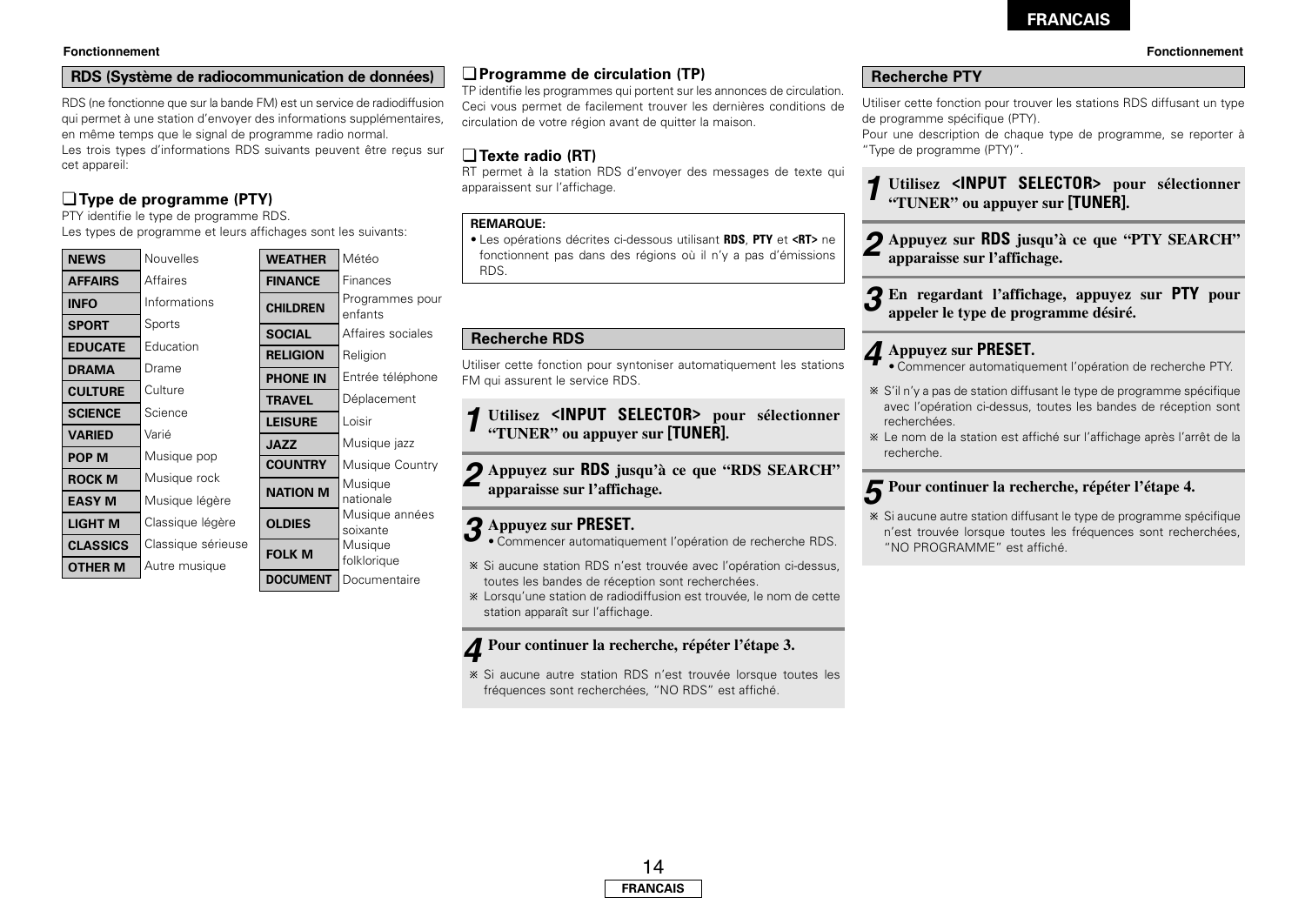#### **Fonctionnement Fonctionnement**





#### **A propos des noms des touches dans cette explication**

- **<sup>&</sup>lt; <sup>&</sup>gt;** : Touches de l'unité principale
- **[ ]** : Touches de la télécommande

#### **Nom de touche**

**uniquement** : Touches de l'unité principale et de la télécommande

## **Recherche TP**

Utiliser cette fonction pour trouver les stations RDS diffusant un programme de circulation (stations TP).

**Utilisez <INPUT SELECTOR> pour sélectionner "TUNER" ou appuyer sur [TUNER].** *1*

**Appuyez sur RDS jusqu'à ce que "TP SEARCH" apparaisse sur l'affichage.** *2*

# **Appuyez sur PRESET.** *3*

• Commencer automatiquement l'opération de recherche TP.

Si aucune station TP n'est trouvée avec l'opération ci-dessus, toutes les bandes de réception sont recherchées.

Le nom de la station est affiché après l'arrêt de la recherche.

# **Pour continuer la recherche, répéter l'étape 3.** *4*

Si aucune autre station TP n'est trouvée lorsque toutes les fréquences sont recherchées, "NO PROGRAMME" est affiché.

# **RT (Texte radio)**

"RT" apparaît sur l'affichage lorsque des données de texte radio sont reçues.

#### **Utilisez <INPUT SELECTOR> pour sélectionner "TUNER" ou appuyer sur [TUNER].** *1*

# **Appuyez sur <RT>.** *2*

- Pendant la réception d'une station d'émission RDS, les données de texte de la station sont affichées.
- Pour désactiver l'affichage, appuyez de nouveau sur **<RT>**.
- Si aucune donnée de texte n'est diffusée, "NO TEXT DATA" (pas de données de texte) est affiché.

### **Changement de l'affichage des informations RDS**

**Utiliser la procédure décrite dans "Accord automatique", "Accord manuel" ou "Rappel des stations avec les touches préréglées" pour syntoniser une fréquence avec une station RDS.** *1*

## **Appuyer sur STATUS pour changer l'information de** *2* **réception RDS.**

L'affichage change comme indiqué ci-dessous à chaque pression de **STATUS**.

#### $\circledcirc$  **PS**  $\cdot$

Le nom du service de programme et la fréquence de la station syntonisée s'affiche.

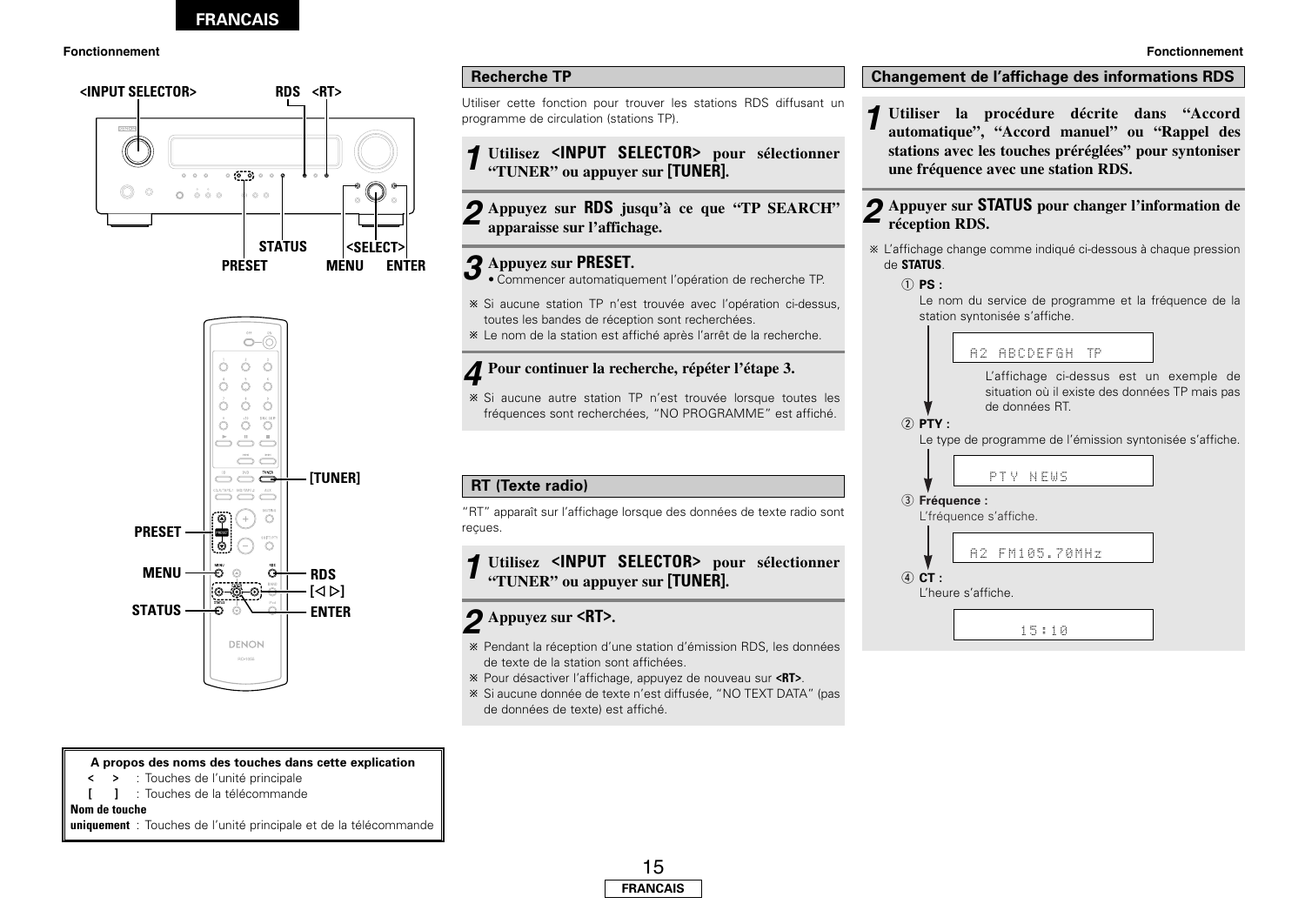#### **Fonctionnement Fonctionnement**

### **Lecture d'un la iPod®**

La musique enregistrée sur l'iPod peut être lue lorsqu'on utilise un Dock de contrôle pour iPod (ASD-1R, vendu séparément). L'iPod peut être contrôlé à l'aide des touches sur l'unité principale et sur la télécommande.



iPod est une marque appartenant à Apple Computer, Inc., déposée aux USA et dans d'autres pays.

Avec l'iPod, les contenus sans droit d'auteur et les contenus qui peuvent être reproduits ou lus légalement peuvent être reproduits et lus par des individus pour leur usage personnel. La violation des droits d'auteur est interdite par la loi.

- $\rightarrow$
- Le Dock de contrôle pour iPod standard optionnel est le DENON ASD-1R vendu séparément.
- Pour attribuer une fonction différente après qu'une fonction a déjà été attribuée, commuter sur une autre fonction que celle qui est attribuée puis répétez la procédure.
- "TUNER" ne peut pas être sélectionné en mode d'affectation iPod.

#### **REMARQUE:**

- DENON décline toute responsabilité concernant d'éventuelles altérations ou pertes de données sur un iPod qui se produiraient lorsque l'iPod est utilisé en étant connecté au DRA-500AE.
- Certaines fonctions risquent de ne pas fonctionner, selon le type de iPod et la version du logiciel.

### **Réglage l'assignation d'iPod**

Il est possible d'attribuer les signaux audio et/ou vidéo du Dock de contrôle pour iPod (ASD-1R, vendu séparément) à n'importe quelles bornes d'entrée de l'DRA-500AE et de les lire.

# **Appuyez sur MENU.** *1*

2 Utilisez <SELECT> ou appuyer sur  $[\triangle]$  pour **sélectionner les bornes d'entrée.**

#### **NONE:**

Il s'agit là du réglage par défaut.

#### **DVD, AUX, CDR/TAPE, MD/TAPE2, CD:**

Lorsque vous utilisez un Dock de contrôle pour iPod, il est possible de le connecter à la borne d'entrée audio de la fonction attribuée.

# **Appuyez sur ENTER.** *3*

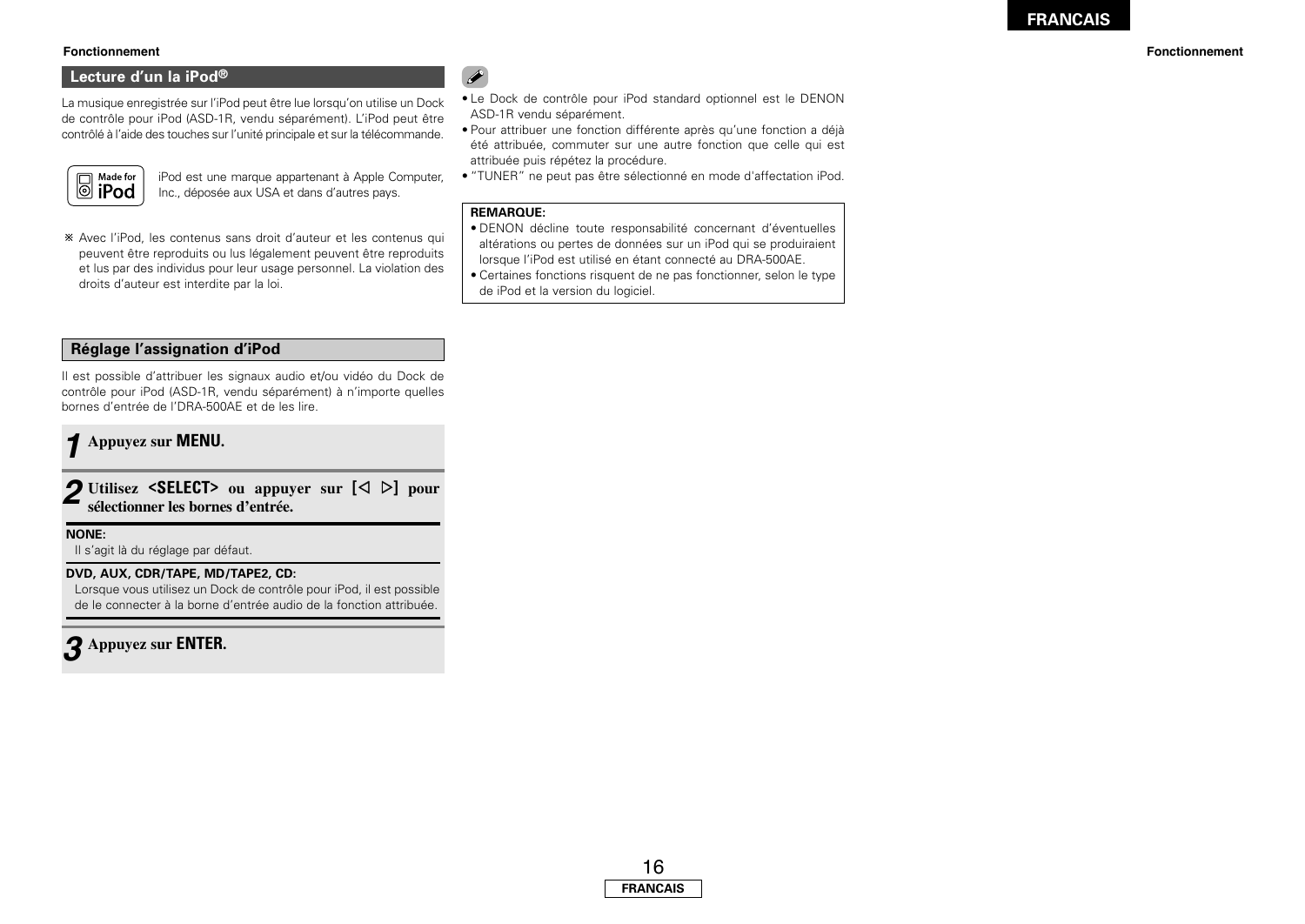

#### **A propos des noms des touches dans cette explication**

- **<sup>&</sup>lt; <sup>&</sup>gt;** : Touches de l'unité principale
- **[ ]** : Touches de la télécommande

#### **Nom de touche**

**uniquement** : Touches de l'unité principale et de la télécommande

# **Ecoute de musique**

- **Connecter l'DRA-500AE et l'iPod à l'aide du Dock de** *1* **contrôle pour iPod (ASD-1R) ( page 10).**
- **Attribuer la borne d'entrée à "Réglage l'assignation** *2* **d'iPod" ( page 16).**

#### **Utilisez INPUT SELECTOR pour sélectionner la fonction attribuée à l'étape 2.** *3*

• Afficher "Remote iPod" sur l'affichage de l'unité principale.

# Remote iPod

Si les écrans figurant ci-dessus ne s'affichent pas, cela signifie que le iPod n'est peut-être pas connecté correctement. Vérifier les connexions et les réglages.

# **Utiliser** à l'aide **MENU**, **<SELECT**>,  $[\triangle \triangledown \triangle \triangledown]$  et **ENTER** en regardant l'écran de l'iPod.

• Le Dock de contrôle pour iPod standard optionnel est le DENON ASD-1R vendu séparément.

# **Ecoute de musique en mode de Navigation**

Le mode commute entre le mode Remote et le mode Browse si vous appuyez sur **[MODE]** ipendant au moins 2 secondes.

**Utilisez <SELECT>** ou appuyer sur  $[\triangle]$   $\triangleright]$  pour **sélectionner le fichier musical, puis appuyer sur ENTER ou [**G**].** *1*

Appuyer sur **[**F**]** pour revenir à l'écran du menu musique.

#### **Appuyez sur ENTER ou [**G**].** • La lecture commence. *2*

#### **Pause:**

Appuyer sur **ENTER** pendant la lecture. Appuyer à nouveau pour reprendre la lecture.

# **FRANCAIS** 17

#### **Recherche manuelle:**

- **Maintenir enfoncée <b>[**△∇] pendant la lecture.
- $\Delta$ : Retour rapide
- $\nabla$ : Avance rapide

#### **Recherche de plage:**

Appuyer sur  $[\Delta \nabla]$  pendant la lecture.

- $\bullet$   $\Delta$ : Déplacement au début de la plage précédente
- $\bullet$   $\nabla$ : Déplacement au début de la plage suivante

#### **Arrêt:**

Appuyer pendant au moins 2 secondes sur **ENTER** pendant la lecture.

#### **Lecture répétée:**

#### Appuyer sur **<MODE>**.

Le mode change comme suit à chaque pression de **<MODE>**.

- **Repeat One:**Répétition d'une plage
- **Repeat All:** Répétition de toutes les plages

#### **Lecture aléatoire:**

Appuyer sur **<MEMORY>**.

- Le mode change comme suit à chaque pression de **<MEMORY>**.
- **Shuffle Songs:** Lecture aléatoire d'une plage
- **Shuffle Albums:** Lecture aléatoire de l'album
- <sup>※</sup> En mode Remote, seules <SELECT>, [△▽ < D] et ENTER peuvent être utilisées.

# $\overline{\bullet}$

- Lorsqu'on appuie sur **STATUS** pendant la lecture, l'affichage du panneau avant commute entre le nom du titre, le nom de l'artiste et le nom de l'album.
- Selon la version du logiciel du iPod, il risque d'être impossible de faire fonctionner le iPod à partir du DRA-500AE. Utiliser la version la plus récente du logiciel. Vous pouvez obtenir des information sur la version la plus récente du logiciel sur le site Internet de Apple Computer.
- Avec le DRA-500AE, il est possible d'afficher les noms de dossier et les noms de fichier à l'écran comme des titres. Le DRA-500AE peut afficher jusqu'à 64 caractères, qui consistent en des chiffres, lettres majuscules et lettres minuscules. Une marque "?" s'affiche à la place des caractères non compatibles.

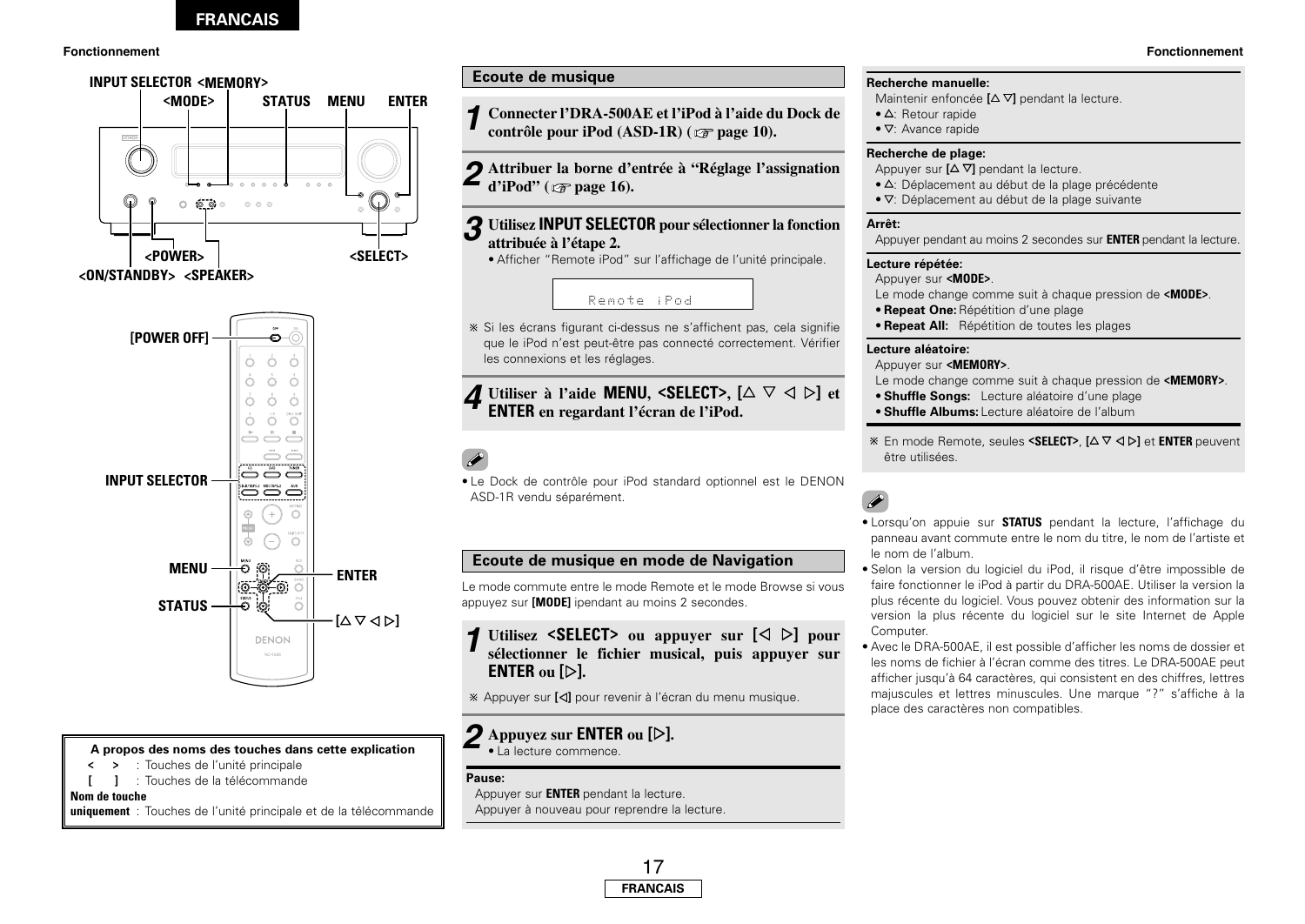#### **Fonctionnement Fonctionnement**

### **Visionnage d'images fixes et de vidéos (uniquement sur les iPod équipés de la fonction diaporama / vidéo)**

Utiliser cette procédure pour visionner sur un moniteur des données photo et vidéo enregistrées sur l'iPod.

#### **Appuyer sur <MODE> fpendant au moins 2 secondes pour passer du mode Browse au mode Remote.** • "Remote iPod" s'affiche sur l'écran du DRA-500AE. *1*

## **2** En regardant l'écran de l'iPod, appuyer sur  $[\triangle \triangledown]$ **pour sélectionner "Photos" ou "Video", puis appuyer sur ENTER ou [**G**].**

• Les photos et vidéo du iPod s'affichent sur le moniteur.

# $\bullet$

• Pour émettre des données photo ou vidéo vers le moniteur à partir de l'iPod, le réglage "TV Out" de l'iPod (dans "Video Settings") doit être réglé sur "ON".

Pour plus de détails, voir le mode d'emploi de l'iPod.

### **Déconnexion du iPod**

# **Appuyer sur <ON/STANDBY> ou [POWER OFF] et régler l'alimentation de l'DRA-500AE en mode de veille.**

L'iPod peut être déconnecté après commutation sur une autre fonction que celle à laquelle l'entrée d'iPod a été attribuée.

**Enregistrement d'un programme source A propos des fonctions de mémoire (enregistrement de la source avec contrôle simultané)**

**Sélectionner la source d'entrée à jouer.** *1*

- **Démarrer l'enregistrement sur la CD-R, MD ou le** *2* **cassettes.**
- Pour les instructions, se rapporter aux instructions d'utilisation de l'appareil.

 $\overline{\mathscr{E}}$ 

• Le signal d'entrée audio sélectionné avec **INPUT SELECTOR** sont émis vers les bornes CD-R/TAPE1 et MD/TAPE2.

### ¢**Enregistrement simultané**

Les signaux de la source sélectionnée avec **INPUT SELECTOR** sont émis simultanément vers les bornes CD-R/TAPE1 et MD/TAPE2. Si un total de deux CD-R, MD et/ou cassettes sont connectés et réglés en mode d'enregistrement, la même source peut être enregistrée simultanément sur chaque platine/magnétoscope.

### ¢**Mémoire de la dernière fonction**

Les différents réglages effectués lorsque le DRA-500AE est commuté en mode d'attente sont mémorisés. Lorsque l'appareil est allumé de nouveau, les réglages effectués lors de la commutation en mode d'attente sont rappelés.

#### ¢**Mémoire de secours**

Les différents réglages sont enregistrés dans la mémoire pendant 1 semaine environ, même si l'appareil est éteint ou le cordon d'alimentation débranché.

# **Initialisation du microprocesseur**

Lorsque l'indication sur l'affichage est anormale ou quand l'utilisation de l'appareil ne donne pas les résultats escomptés, le microprocesseur doit être initialisé en suivant la procédure suivante.

**Eteindre l'appareil à l'aide de <POWER>.** *1*

**Maintenez appuyé <SPEAKER> (<sup>A</sup> et B) et tournez** *2* **<POWER>.**

**Vérifiez que tout l'affichage clignote à intervalles d'une seconde et relâchez les touches.** *3*

• Le microprocesseur sera initialisé.

 $\overline{\mathscr{E}}$ 

• Si l'étape 3 ne fonctionne pas, recommencer à partir de l'étape 1.

• Si le micro-ordinateur a été réinitialisé, tous les réglages de touche sont réinitialisés aux valeurs par défaut (les valeurs réglées en usine).

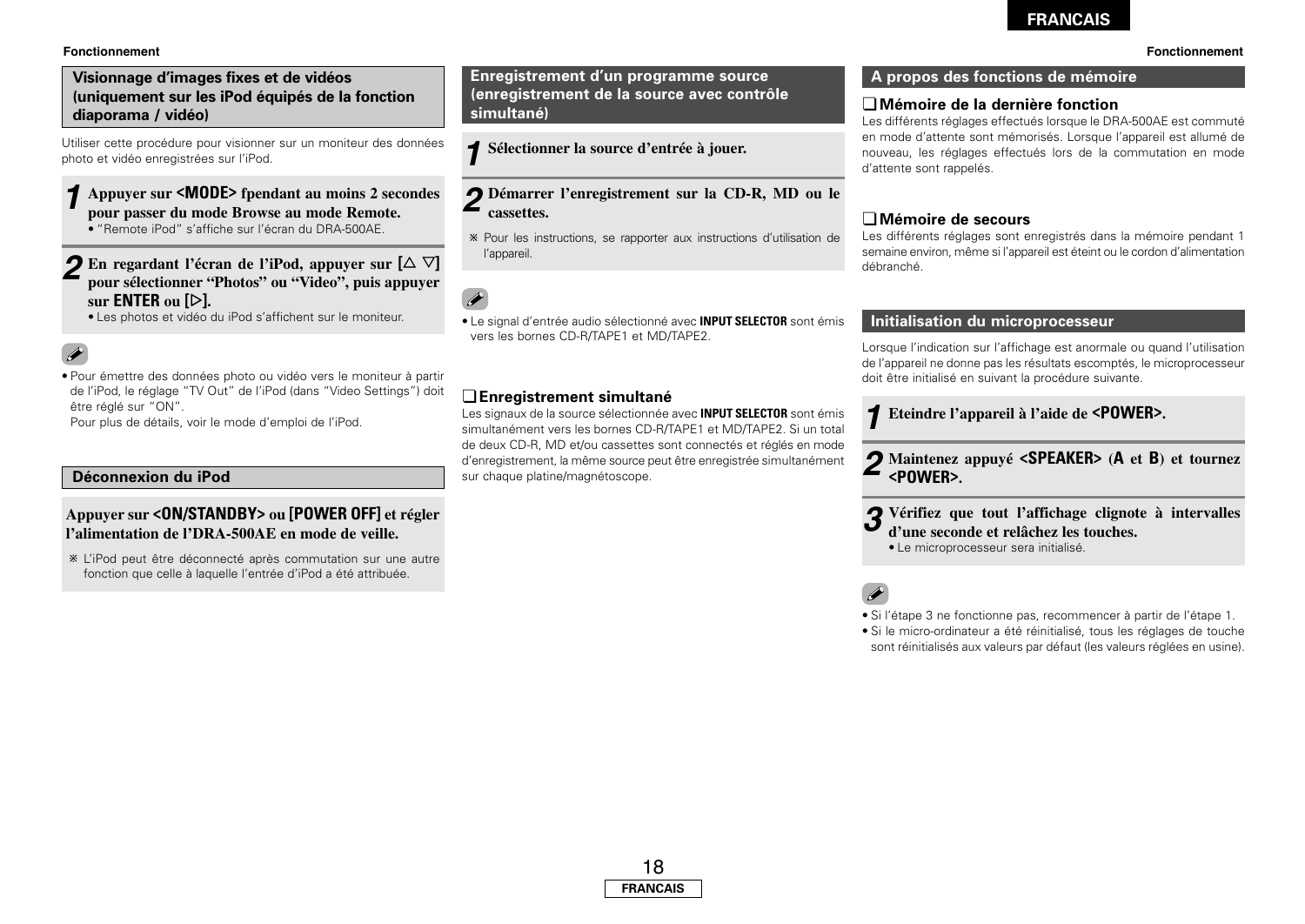# **Depistage des pannes**

**Si un problème se produit, vérifier d'abord les points suivants.**

- **1. Les connexions sont-elles correctes?**
- **2. Avez-vous respecté le mode d'emploi pour faire fonctionner le lecteur?**

**3. Les enceintes, la platine tourne-disque, et les autres appareils fonctionnent-ils correctement?**

Si l'appareil ne fonctionne pas correctement, vérifier les points énumérés dans le tableau ci-dessous. Si le problème persiste, il peut y avoir un mauvais fonctionnement. Débrancher immédiatement le cordon d'alimentation et contacter le revendeur.

| Symptôme                                                                 | <b>Cause</b>                                                                                                       | <b>Remèdes</b>                                                                                          | Page           |
|--------------------------------------------------------------------------|--------------------------------------------------------------------------------------------------------------------|---------------------------------------------------------------------------------------------------------|----------------|
| Pas d'affichage ni de son<br>lorsque le commutateur<br>POWER est activé. | · Cordon d'alimentation pas branché<br>fermement.                                                                  | · Vérifier que la fiche du cordon<br>d'alimentation est correctement<br>branchée.                       |                |
| L'affichage s'allume,<br>mais aucun son produit.                         | · Câbles d'enceinte pas connectés<br>correctement.                                                                 | • Connectez correctement.                                                                               | $\overline{7}$ |
|                                                                          | • Position du molette INPUT SELECTOR<br>non appropriée.                                                            | • Commutez le sélecteur à la position<br>correcte.                                                      | 11             |
|                                                                          | · Commande de volume tournée au<br>minimum.                                                                        | · Augmentez jusqu'à un niveau.                                                                          | 11             |
|                                                                          | · Sourdine activée.                                                                                                | · Désactiver le MUTING (sourdine).                                                                      | 11             |
| L'appareil ne fonctionne<br>pas correctement                             | · Les piles sont usées.                                                                                            | · Remplacez les piles par des piles<br>neuves                                                           | 3              |
| lorsque la télécommande<br>est utilisée.                                 | · La télécommande est trop éloignée<br>de l'unité principale.                                                      | · Rapprochez la télécommande.                                                                           | 3              |
|                                                                          | y a un obstacle entre<br>$\bullet$ $\parallel$<br>la<br>télécommande et l'unité principale.                        | · Retirer l'obstacle.                                                                                   |                |
|                                                                          | · Une autre touche a été enfoncée.<br>• Les pôles $\oplus$ et $\ominus$ de la batterie sont                        | · Appuyez sur la touche appropriée.<br>· Insérez les piles correctement.                                | 3              |
|                                                                          | insérées à l'envers.                                                                                               |                                                                                                         |                |
| L'alimentation s'est<br>coupée et le témoin                              | · La température interne de l'appareil a<br>augmenté et le circuit de protection a                                 | • Placez l'DRA-500AE dans un endroit<br>bien ventilé.                                                   | 6, 7           |
| d'alimentation clignote<br>en rouge.                                     | été activé.                                                                                                        | · Coupez l'alimentation, puis attendez<br>que l'appareil refroidisse avant de le<br>remettre en marche. | 6, 7           |
|                                                                          | · Les fils des câbles des enceintes se<br>touchent ou touchent le panneau<br>arrière de l'DRA-500AE, ce qui active | · Vérifiez les connexions de tous les<br>câbles d'enceintes.                                            | $\overline{7}$ |
|                                                                          | le circuit de protection.<br>· L'DRA-500AE ne fonctionne pas<br>correctement.                                      | • Coupez l'alimentation et contactez un<br>centre de service clientèle DENON.                           | 6              |

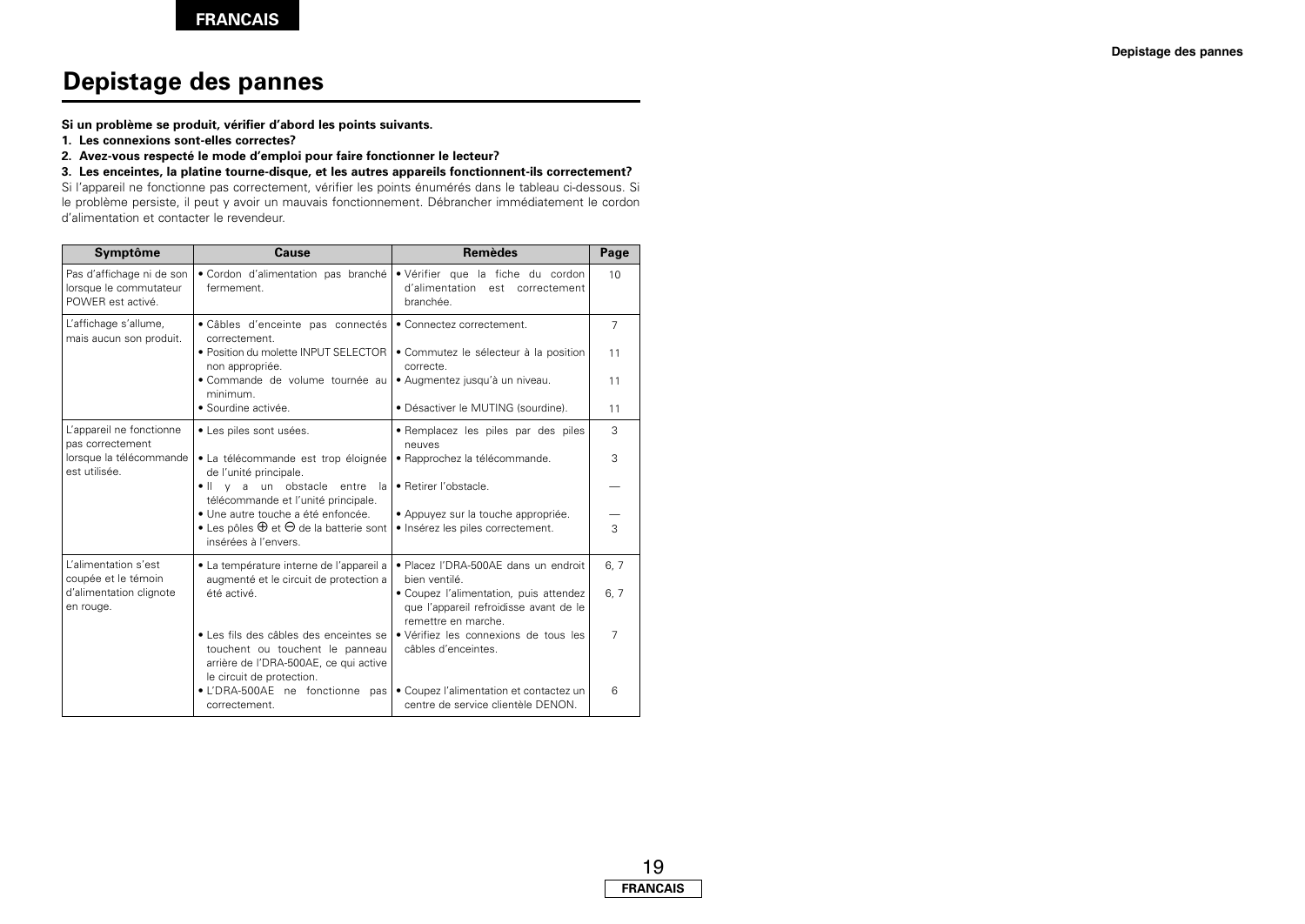**Spécifications**

# **Spécifications**

| $\lrcorner$ Section audio<br>· Amplificateur de puissance |                                                                             |                                                                                                 |                   |
|-----------------------------------------------------------|-----------------------------------------------------------------------------|-------------------------------------------------------------------------------------------------|-------------------|
| Puissance de sortie nominale:<br>Bornes de sortie:        | A ou B                                                                      | 75 W + 75 W (8 $\Omega$ /ohms, 20 Hz ~ 20 kHz avec 0,08 % T.H.D.)<br>$4 \sim 16$ $\Omega$ /ohms |                   |
|                                                           | $A + B$                                                                     | $8 \sim 16$ $\Omega$ /ohms                                                                      |                   |
| • Analogique<br>Sensibilité d'entrée /                    |                                                                             |                                                                                                 |                   |
| impédance d'entrée:                                       |                                                                             |                                                                                                 |                   |
| Réponse en fréquence:                                     | 200 mV / 47 $k\Omega/kohn$ s<br>10 Hz ~ 100 kHz: +1, -3 dB (TONE DEFEAT ON) |                                                                                                 |                   |
| $S/B$ :                                                   | 98 dB (IHF-A chargée) (TONE DEFEAT ON)                                      |                                                                                                 |                   |
|                                                           |                                                                             |                                                                                                 |                   |
| <b>Section tuner</b>                                      |                                                                             | <b>IFM1</b>                                                                                     | [AM]              |
|                                                           |                                                                             | (remarque: $\mu$ V à 75 $\Omega$ /ohms, 0 dBf = 1 x 10 <sup>-15</sup> W)                        |                   |
| Plage de réception:                                       |                                                                             | 87,50 MHz ~ 108,00 MHz                                                                          | 522kHz ~ 1611 kHz |
| Sensibilité utile:                                        | 1,0 µV (11,2 dBf)                                                           |                                                                                                 | 18 uV             |
| Sensibilité seuil 50 dB:                                  | <b>MONO</b>                                                                 | 1,6 µV (15,3 dBf)                                                                               |                   |
|                                                           | <b>STEREO</b>                                                               | 23 µV (38,5 dBf)                                                                                |                   |
| $S/B$ (IHF-A):                                            | MONO                                                                        | 77 dB (IHF-A chargée)                                                                           |                   |
|                                                           | <b>STEREO</b>                                                               | 72 dB (IHF-A chargée)                                                                           |                   |
| Distorsion harmonique totale (à 1kHz): MONO               |                                                                             | 0,15%                                                                                           |                   |
|                                                           | <b>STEREO</b>                                                               | 0.3%                                                                                            |                   |
| Généralités                                               |                                                                             |                                                                                                 |                   |
| Alimentation:                                             | CA 230 V. 50 Hz                                                             |                                                                                                 |                   |
| <b>Consommation:</b>                                      | 235 W                                                                       |                                                                                                 |                   |
|                                                           | 1 W MAX (veille)                                                            |                                                                                                 |                   |
| <b>Dimensions externes maximales:</b>                     | 434 (L) x 147 (H) x 414 (P) mm                                              |                                                                                                 |                   |
| Poids:                                                    | 9 kg                                                                        |                                                                                                 |                   |
| <b>_ Télécommande (RC-1055)</b>                           |                                                                             |                                                                                                 |                   |
| Piles:                                                    |                                                                             | Type R03/AAA (deux piles)                                                                       |                   |
| <b>Dimensions externes:</b>                               | 49 (L) x 220 (H) x 23 (P) mm                                                |                                                                                                 |                   |
| Poids:                                                    | 115 g (avec les piles)                                                      |                                                                                                 |                   |
|                                                           |                                                                             |                                                                                                 |                   |

\* Dans un but d'amélioration, ces spécifications et la conception sont susceptibles de changements sans préavis.